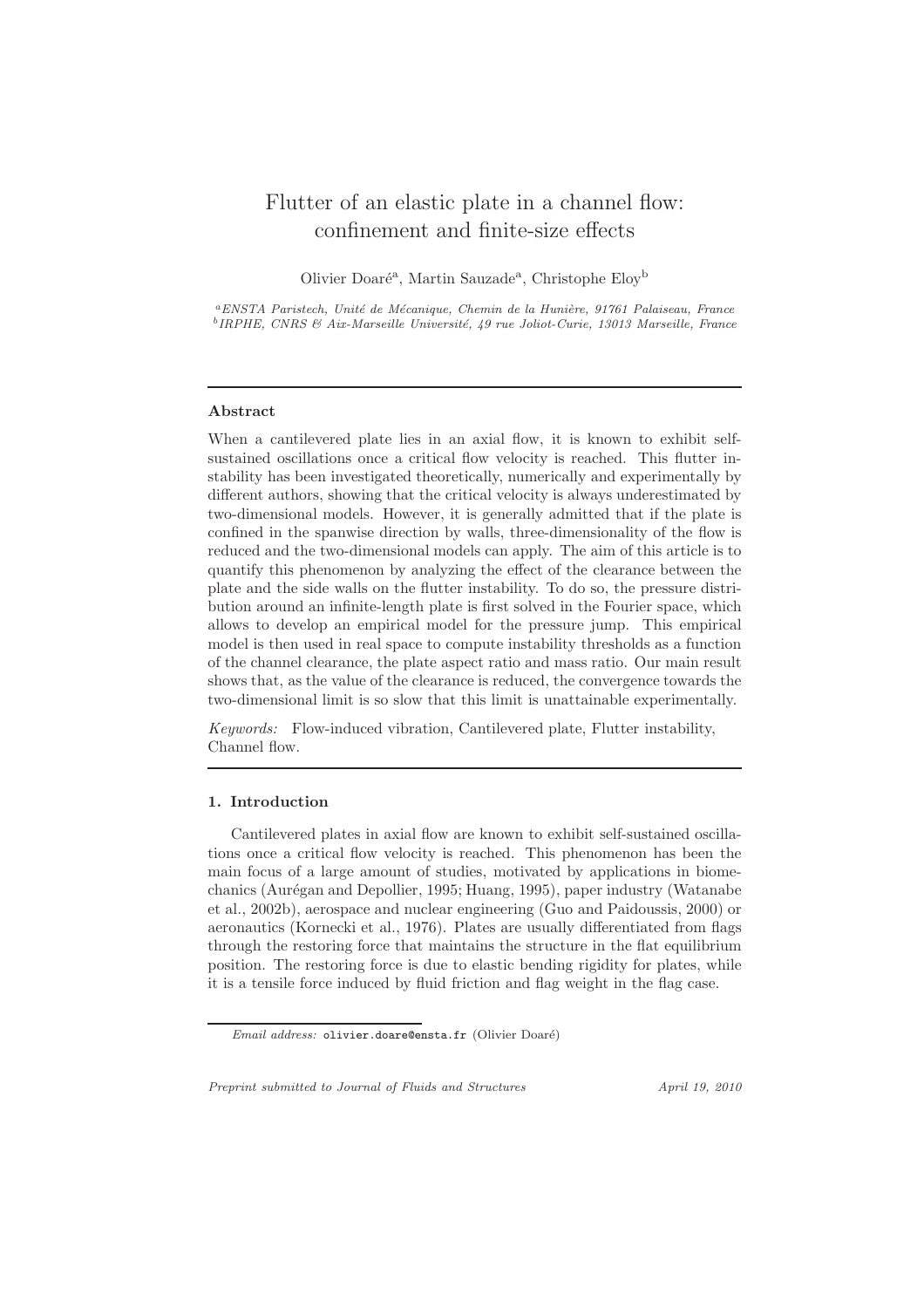A plate of infinite span and infinite length in a potential flow has been proven to be unstable at any non-zero flow velocity (Rayleigh, 1879). It was found since then that taking into account the finite size of the plate (its span and/or chord) tends to stabilize it, so that the critical velocity for flutter instability is no longer zero but has a finite value.

Many studies have considered finite-length and infinite-span plates, which involved a two-dimensional homogeneous flow around the structure, modeled as an Euler-Bernoulli beam. Here, since the flow is considered to be two-dimensional, independent of the spanwise coordinate, this approach is referred to as twodimensional. In the literature, one can distinguish two methods when solving this problem. The first one, used by Kornecki et al. (1976), introduces circulation around the plate and wake vortices so that the Kutta condition is satisfied at the trailing edge, as done by Theodorsen (1935) in the context of airfoil flutter. Huang (1995) and Watanabe et al. (2002a) used the same modeling and provided complementary results on the linear stability of the plate. The second approach was introduced by Guo and Paidoussis (2000) and consists in imposing continuity of the pressure everywhere except across the plate. The pressure distribution is then solved in the Fourier space, assuming that no singularity exists at both leading and trailing edges of the plate. However, this model implies an incoming "wake" regularizing the flow at the leading edge, which does not happen in real situations. Yet, the two models give very similar results provided the plate is long and flexible enough (Eloy et al., 2008; Michelin and Llewellyn Smith, 2009).

Another asymptotic case can be considered when the plate span is small compared to its chord. This so-called slender-body approach was first introduced by Lighthill (1960) in his seminal paper on fish locomotion and recently applied by Lemaitre et al. (2005) to address the flow-induced instability of slender plates tensioned by gravity.

The flutter of cantilevered plates has been investigated experimentally by Taneda (1968), Datta and Gottenberg (1975), Kornecki et al. (1976), Yamaguchi et al. (2000), Watanabe et al. (2002b) and Eloy et al. (2008). They showed that the deflection of the plate during the self-sustained oscillations is independent of the spanwise coordinate, validating the use of an Euler-Bernoulli beam model for the plate deflection. However, the experimental values of critical velocity was always found to be higher than predicted by the theoretical two-dimensional models. In the case of plates of small aspect ratio, the experiments and slender-body theory have been compared by (Lemaitre et al., 2005). The experimental critical velocity has also been found to be higher than the theoretical one. In other words, plates in the experiments appear invariably more stable than predicted.

Numerical simulations have been carried out to adress the instability threshold in the two-dimensional case. In these simulations the plate is modeled with an Euler-Bernoulli beam equation and the fluid is described either by the Navier-Stokes equations (Watanabe et al., 2002a; Balint and Lucey, 2005; Howell et al., 2009) or using vortex methods (Tang and Pa¨ıdoussis, 2007; Michelin et al., 2008; Alben and Shelley, 2008). All these simulations recovered the instability thresh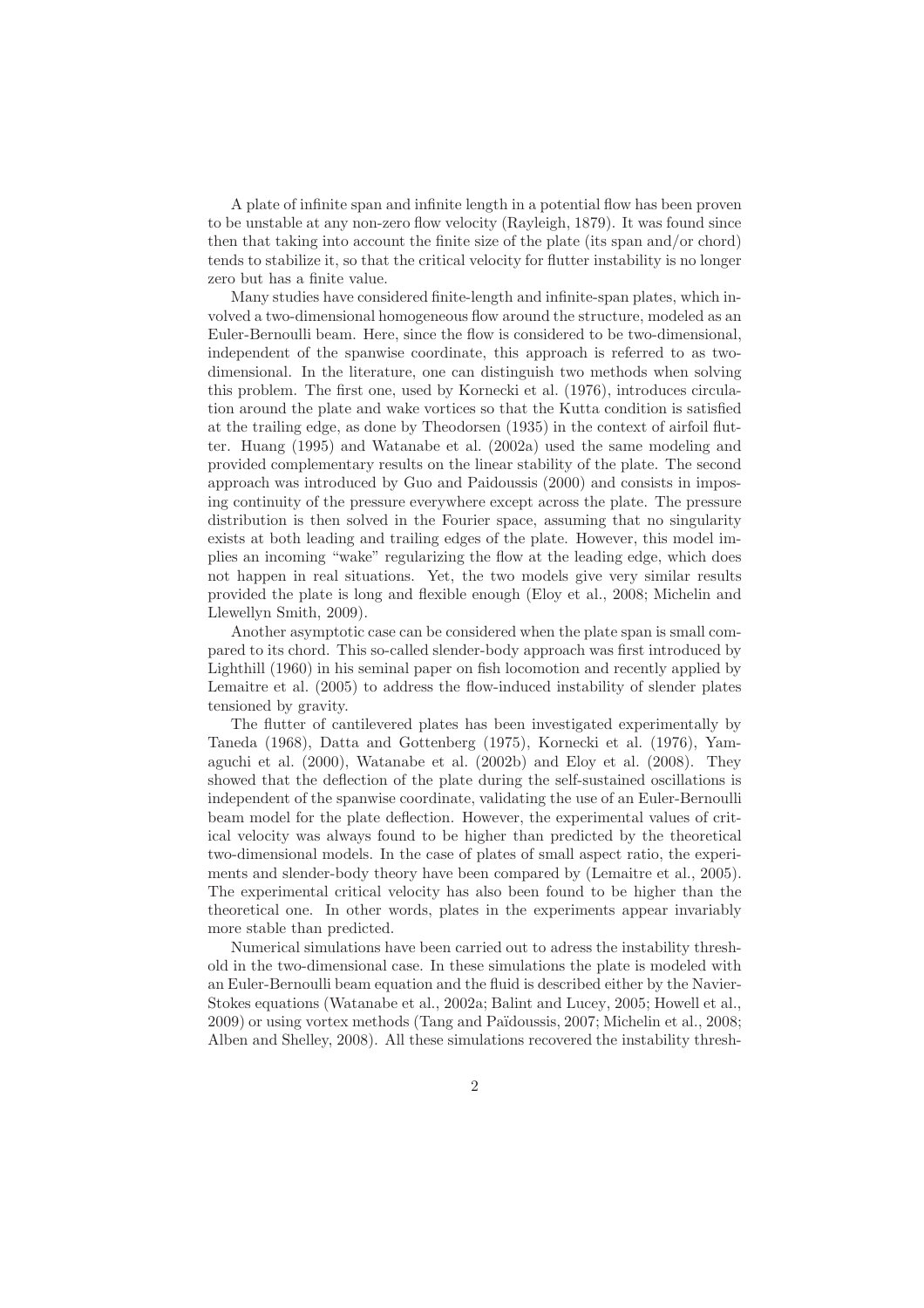old of the two-dimensional theoretical models. Additionally, these numerical studies provided a better insight into the instability mechanism and the energy exchange between the fluid and the flexible structure.

The discrepancy between theoretical and experimental values for the critical velocity motivated the development of a three-dimensional model for the fluid flow around the plate (Eloy et al., 2007, 2008). Here, the plate remained modeled by an Euler-Bernoulli beam equation while the three-dimensional flow around the plate was modeled using the same assumptions as in Guo and Paidoussis (2000). This model was found to improve the prediction of critical velocities as well as to provide a unified theory that fills the gap between two-dimensional models and slender-body models.

Most of the works cited above have considered the flutter of a flexible plate in an unbounded flow. Motivated by the study of snoring, some authors however examined the effect of confinement. The two-dimensional problem of a plate of infinite span in a channel flow has been modeled by Aurégan and Depollier (1995) and Guo and Paidoussis (2000) and the channel flow confinement was found to have a destabilizing effect. The limit of extremely low values of the channel width leads to the so called leakage flow instability problem (Wu and Kaneko, 2005). Comparatively, the channel flow confinement in the spanwise direction was overlooked. In his experiments, Huang (1995) mentions a plate that spans over the entire 6cm width of the channel with a small clearance of 2mm on each side, in order to reduce the three-dimensionality of the flow. Aurégan and Depollier (1995) noticed a discrepancy between their two-dimensional theory and experiments, that they attributed to the clearance on the transverse sides of the plate. To overcome this difference, they introduced in their model an effective span 90% smaller than the real span. It is commonly admitted that confining the flow in the spanwise direction limits the three-dimensional effects. However, to the author's knowledge, except the empirical correction proposed by Aur´egan and Depollier (1995), this effect has never been addressed quantitatively.

The main objective of this paper is hence to quantify the effect of the clearance between plate and channel walls on the instability thresholds. In section 2, the problem of a finite span, finite chord plate in a finite height, infinite width channel flow will be presented. Equations and boundary conditions satisfied by the potential flow will be developed to obtain an Helmholtz problem for the pressure jump in the Fourier space. This problem will be solved numerically and theoretically in the third section and the data obtained will be used to formulate an empirical model. In section 4, the instability thresholds will be computed as function of the plate aspect ratio and the channel clearance using this empirical model. Finally, the effect of the gap on the critical velocity will be discussed in relation to experiments.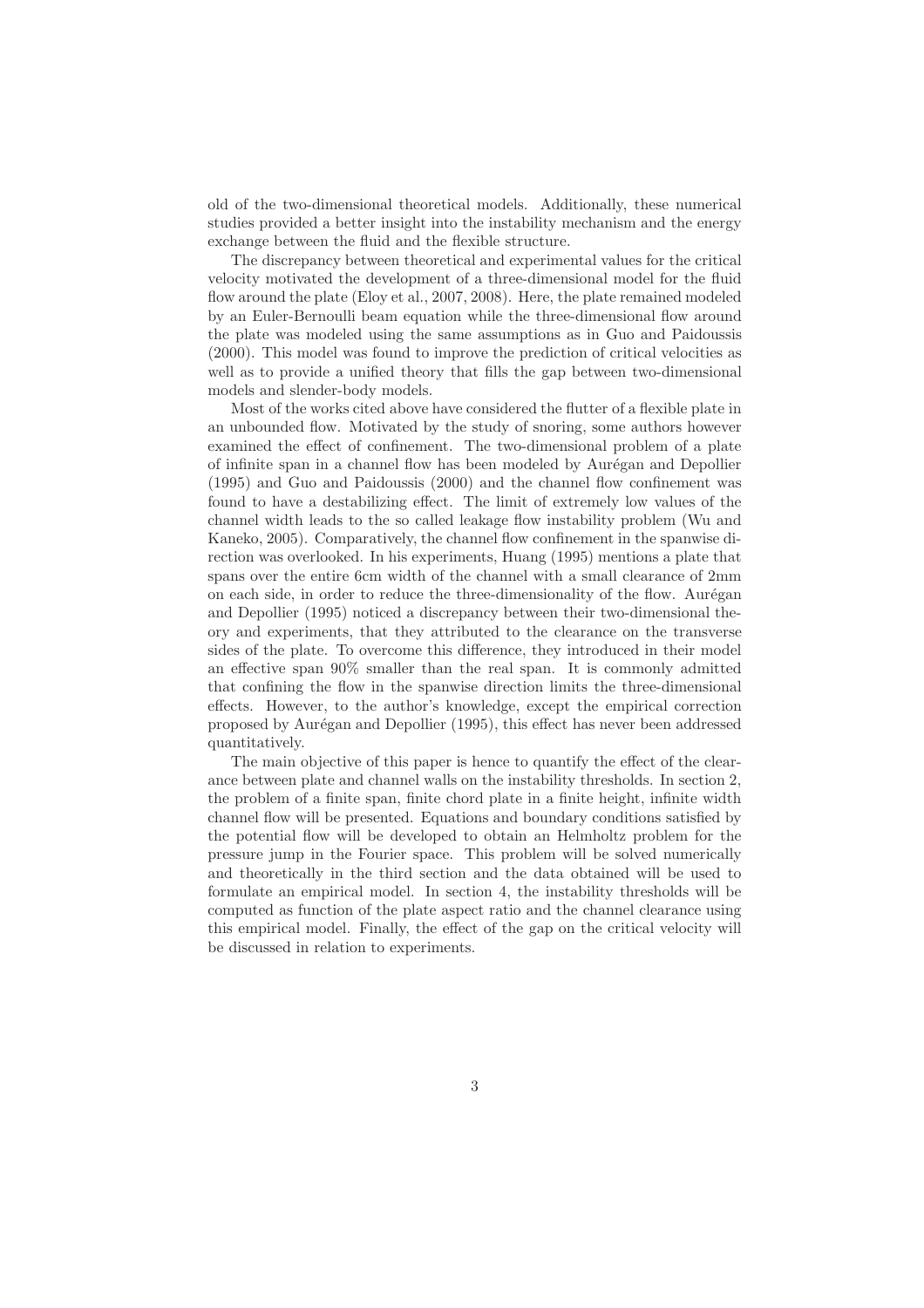

Figure 1: Schematic view of a cantilevered plate in an axial potential flow bounded by two rigid walls.

## 2. Formulation of the problem

## *2.1. Equation of motion*

As sketched in Fig. 1, a cantilevered plate of length (or chord)  $L$  and height (or span)  $H$  is considered. The plate is surrounded by an airflow of constant velocity  $U$  in the  $X$  direction and bounded above and below by rigid walls at a distance  $H + 2C$ , so that the gap between the plate and the walls is C (also called the clearance in the text). The lateral plate deflection is noted  $W$ , and is considered to be independent of the vertical coordinate  $Y$ , so that it is governed by the linearized Euler-Bernoulli beam equation with an additional forcing term due to the fluid pressure,

$$
MW_{TT} + DW_{XXXX} = \langle [P] \rangle, \tag{1}
$$

where D is the flexural rigidity of the plate, M its surface density and  $\langle P \rangle$ the mean value along the span  $H$  of the pressure jump across the plate (the notation [P] stands for  $P(Z = 0^+) - P(Z = 0^-)$ ). Considering a finite length L, boundary conditions will be those of a clamped-free beam,  $W = W_X = 0$  in  $X = 0$ , and  $W_{XX} = W_{XXX} = 0$  in  $X = L$ .

The following dimensionless quantities are introduced

$$
x = \frac{x}{L}
$$
,  $y = \frac{Y}{L}$ ,  $z = \frac{Z}{L}$ ,  $w = \frac{W}{L}$ ,  $t = \frac{UT}{L}$ ,  $p = \frac{P}{\rho U^2}$ , (2)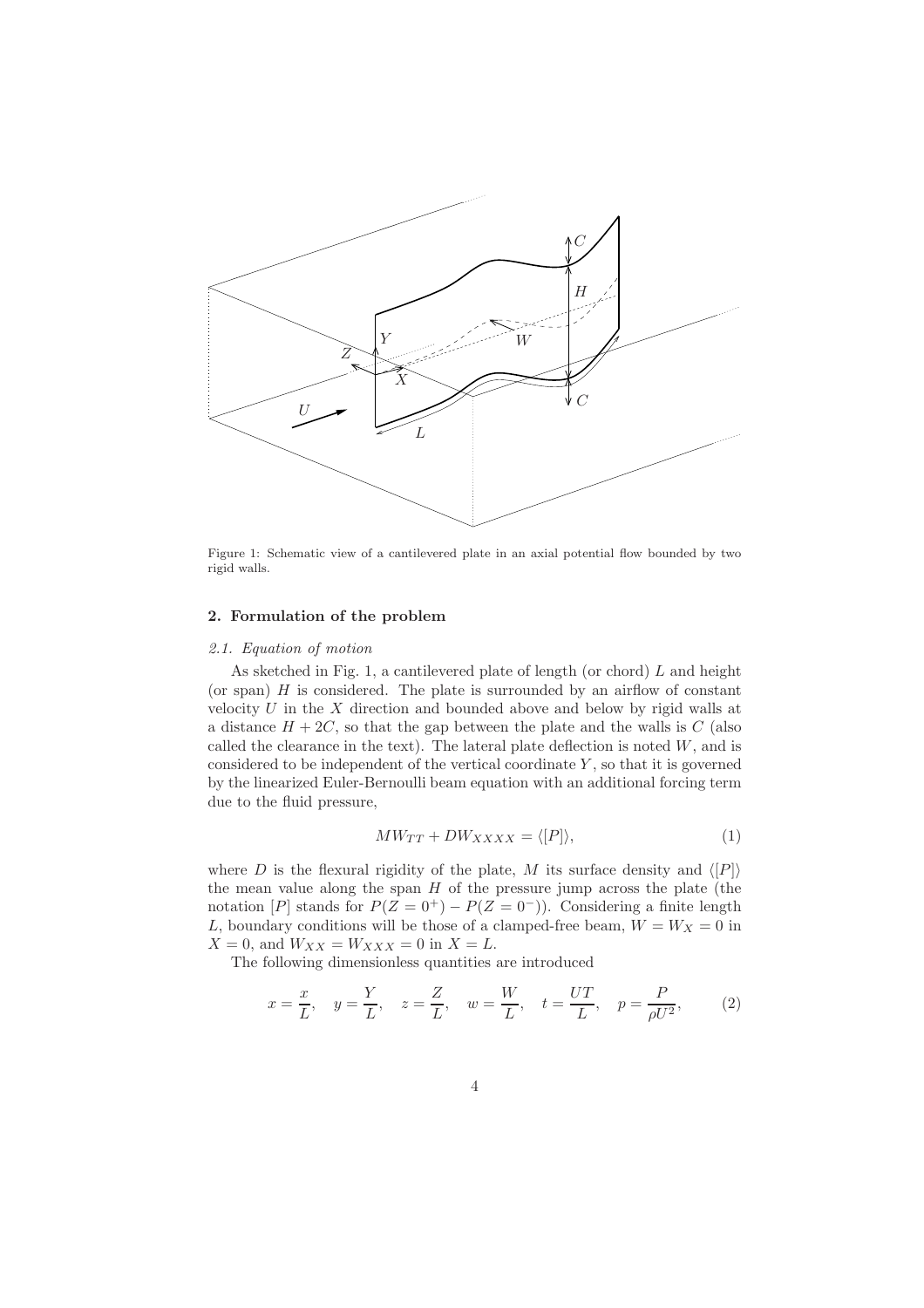where  $\rho$  is the fluid density, so that the dimensionless equation of motion (1) is

$$
w_{tt} + \frac{1}{U^{*2}} w_{xxxx} = M^* \langle [p] \rangle, \tag{3}
$$

where  $U^*$  and  $M^*$  are the reduced velocity and mass ratio, defined as

$$
U^* = \sqrt{\frac{M}{D}}LU, \quad M^* = \frac{\rho L}{M}.
$$
\n(4)

With this choice of dimensionless parameters, the plate span is  $h = H/L$ , and the gap is  $c = C/L$ .

## *2.2. Potential flow*

Assuming a large Reynolds number, the flow around the plate is considered to be potential. For the present linear model, this means that the vorticity is entirely concentrated in the surface  $z = 0$ , both in the plate itself to model the viscous boundary layers and in its wake where the vorticity is shed with velocity U. Under these hypothesis, the perturbation pressure  $p(x, y, z, t)$  and the perturbation potential  $\phi(x, y, z, t)$  are related by the unsteady linearized Bernoulli equation

$$
p = -(\partial_t + \partial_x)\phi.
$$
 (5)

Boundary conditions are given by the impermeability condition on the walls and on the plate and yields a Neumann problem for the Laplace equation satisfied by the potential  $\phi$ . Applying the operator  $(\partial_t + \partial_x)$  on these boundary conditions gives another Neumann problem for the pertubation pressure

$$
\Delta p = 0, \tag{6}
$$

$$
[p_y]_{|y|=h/2+c} = 0, \t\t(7)
$$

$$
[p_z]_{z=0} = -(\partial_t + \partial_x)^2 w \quad \text{for } (x, y) \in \mathbb{D}, \tag{8}
$$

where  $\mathbb D$  is the plate area.

#### *2.3. Problem in the Fourier space*

To solve the set of equations  $(6-8)$ , the pressure field is expressed in the Fourier space such that

$$
p = \int_{-\infty}^{\infty} \psi(k, y, z) e^{ikx} dk,
$$
\n(9)

where  $\psi$  satisfy the following equations

$$
(\partial_y^2 + \partial_z^2)\psi = k^2\psi,\tag{10}
$$

$$
[\psi_y]_{|y|=h/2+c} = 0, \tag{11}
$$

$$
[\psi_z]_{z=0} = v(k) \quad \text{for } |y| < h/2,\tag{12}
$$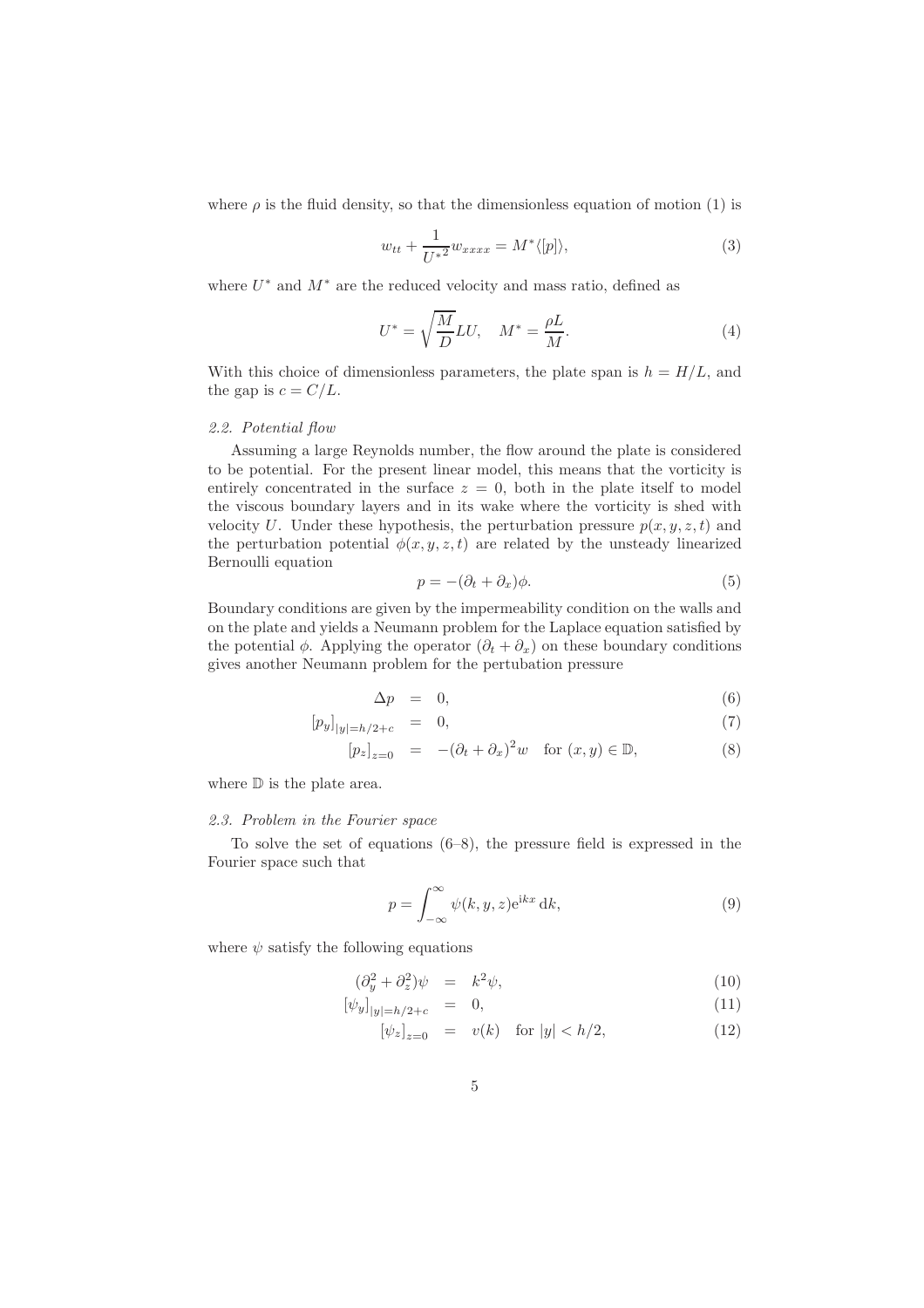and  $v(k)$  is the Fourier transform of  $-(\partial_t + \partial_x)^2 w$ 

$$
\int_{-\infty}^{\infty} v(k) e^{ikx} dk = -(\partial_t + \partial_x)^2 w.
$$
 (13)

The set of equation (10–12) defines the problem in the Fourier space. It is a two dimensional problem where the field  $\psi$  is solution of the Helmoltz equation (10) with Neumann boundary conditions (11–12). The problem being linear, for a given wavenumber k,  $\psi$  is proportional to  $v(k)$  such that the average along the span of the potential jump can always be written in the form

$$
\langle [\psi] \rangle = -\frac{2}{k} g(k, h, c) v(k). \tag{14}
$$

The linear problem given by equations (10–12) will be solved in the next section numerically and theoretically with the aim of evaluating the function  $g(k, h, c)$ .

Taking the x-derivative of equation (9) and executing an inverse Fourier transform yields

$$
\psi = \frac{1}{2\pi i k} \int_0^1 \partial_x p \, e^{-ikx} \, dx.
$$
\n(15)

Taking the jump across the surface  $z = 0$  of the above equation and averaging along the span gives

$$
\langle [\psi] \rangle = \frac{1}{2\pi i k} \int_0^1 p'(\xi) e^{-ik\xi} d\xi,
$$
\n(16)

where  $p'(x) = \langle [\partial_x p] \rangle$  is the x-derivative of averaged pressure jump. Inserting (14) and (16) into (13) and inverting the integral signs yields the following integral equation for  $p'$ 

$$
\frac{1}{2\pi} \int_0^1 p'(\xi) G(x - \xi, h, c) d\xi = (\partial_t + \partial_x)^2 w,
$$
\n(17)

where

$$
G(x, h, c) = \int_0^\infty \frac{\sin(kx)}{g(k, h, c)} dk,
$$
\n(18)

and the bar on the integral sign denotes that the Cauchy principal value should be taken (see Mangler, 1951) as the kernel  $G$  has an inverse-power singularity in  $x = 0$ . Solving the inverse problem (17) and integrating allows to find the averaged pressure distribution for a given motion of the plate  $w(x, t)$ .

It should be noted that the boundary condition in the Fourier space given by equation (12) is only an approximation. Indeed, the Neumann boundary condition given by equation (8) applies only on the plate area  $\mathbb D$  and not in the wake. Therefore, when expressed in the Fourier space,  $v(k)$  can slightly depend on  $y$  in general. The approximation will be accurate however when the wake behind the fluttering plate has the same properties as the flow over the plate. This will be realized when the dimensionless frequency  $\omega = \Omega L/U$  is of order unity (where  $\Omega$  is the angular frequency) or in the asymptotic cases of large and small aspect ratios.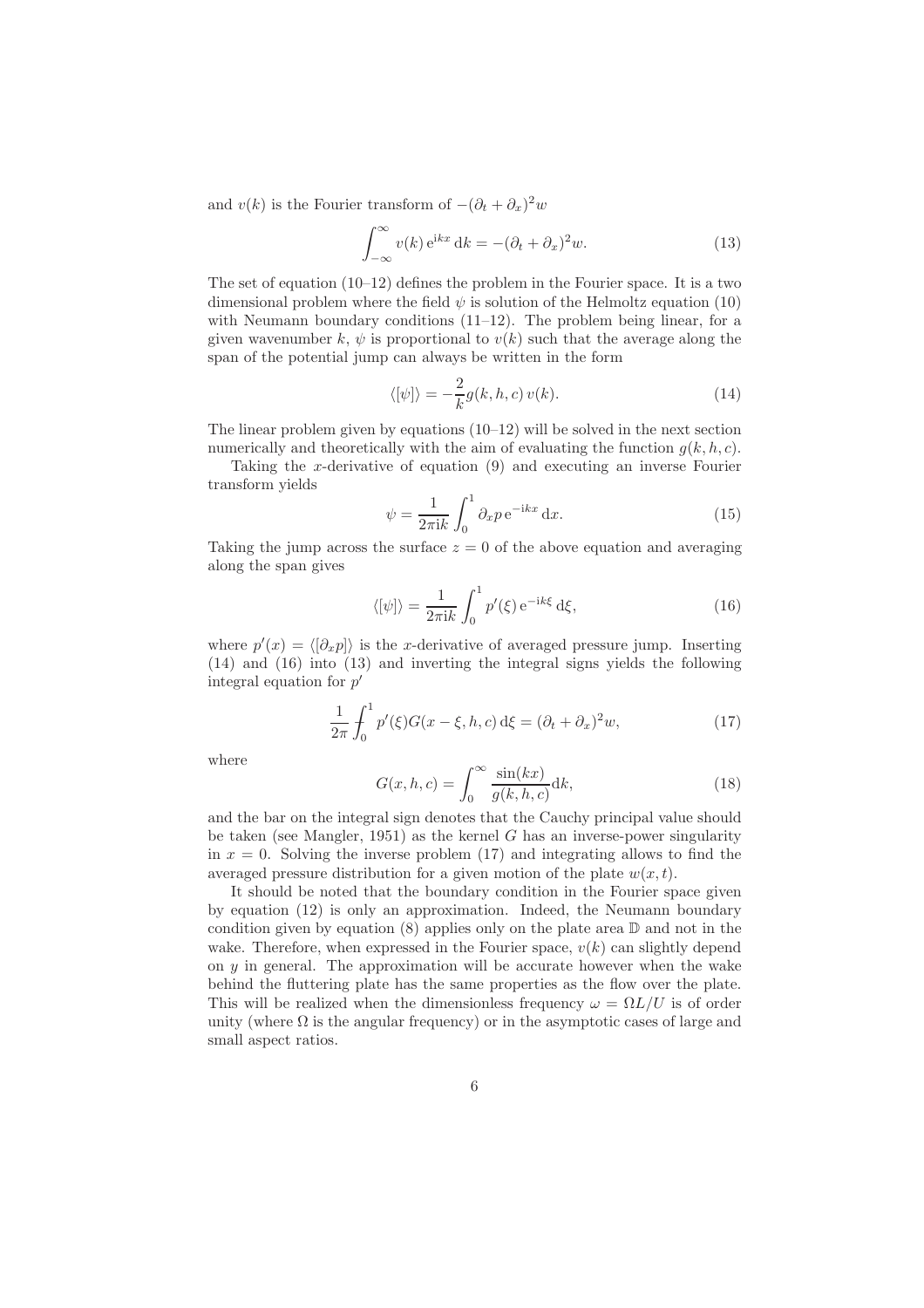

Figure 2: Schematic representation of the problem in the Fourier space.

## 3. Pressure jump in the Fourier space

In the Fourier space, rescaling all lengths by  $h/2$ , the rescaled perturbation potential satisfies the following system

$$
\Delta \varphi = \kappa^2 \varphi, \tag{19}
$$

$$
[\varphi_y]_{|y|=1+d} = 0, \tag{20}
$$

$$
[\varphi_z]_{z=0} = 1, \text{ for } |y| < 1,
$$
 (21)

where  $\kappa = kh/2$ ,  $d = 2c/h$  and  $\varphi = 2\psi/hv(k)$ . The first equation is the Helmoltz equation (the  $\Delta$  is the Laplace operator in two-dimensions here), and the two others are the boundary conditions on the plate and on the walls. This problem is sketched in Fig. 2.

The goal of this section is to determine the function  $g$  now defined as

$$
g(\kappa, d) = -\frac{\kappa}{2} \langle [\varphi] \rangle = -\kappa \langle \varphi^+ \rangle. \tag{22}
$$

where  $\varphi^+$  is a shortcut for  $\varphi(z=0^+)$ .

Before solving these equations in the general case, let us recall the results in the two-dimensional and slender-body limit cases when the clearance is infinite. The slender-body limit corresponds to  $\kappa \ll 1$  and can be deduced from the results of Lighthill (1960)

$$
\varphi^+ \simeq -\sqrt{1-y^2}, \quad \text{for } |y| < 1 \text{ and } \kappa \ll 1. \tag{23}
$$

The two-dimensional limit corresponds to  $\kappa \gg 1$ . In this situation, the pressure potential is independent of the spanwise coordinate and the resolution of equations (19-21) yields

$$
\varphi^+ \simeq -\frac{1}{\kappa}, \quad \text{for } |y| < 1 \text{ and } \kappa \gg 1. \tag{24}
$$

## *3.1. Numerical calculation*

Numerical resolution of the Helmoltz problem defined by equations (19– 21) is now presented. First of all, the problem has to be of finite size to allow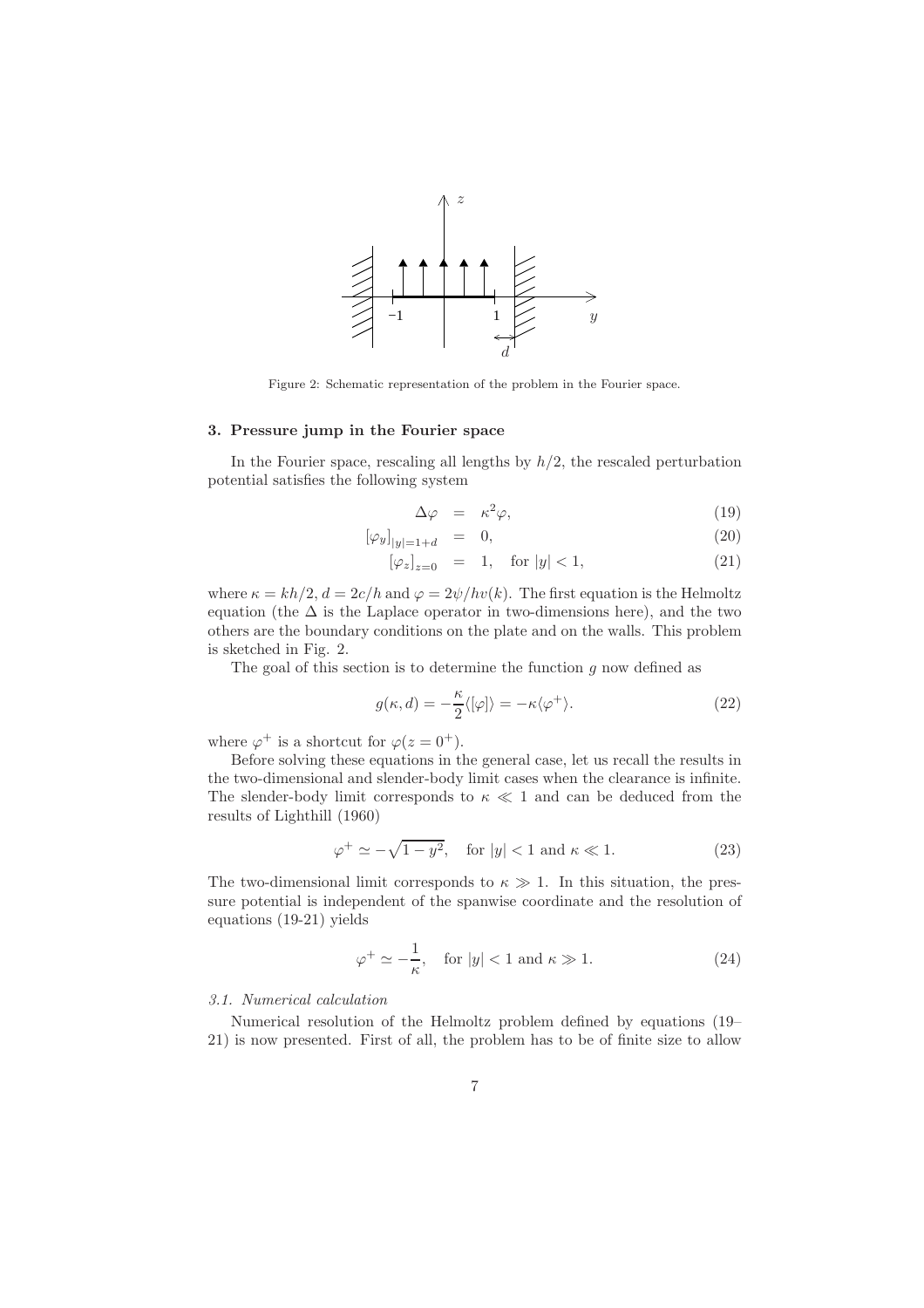

Figure 3: Equations and boundary conditions of the equivalent numerical problem after considering symmetry properties of the original problem.

implementation of a finite element method in the two-dimensional fluid domain. A second gap  $e$  in the lateral direction  $z$  is hence introduced. The gap  $e$  has to be large enough to ensure that the problem solved numerically is equivalent to that of a plate in an infinite width channel. In practice, the value of  $e = 30$  was used in the numerical computations presented in the following. This assured that the pressure distribution converged to that of an infinite domain in the z direction at all the explored values of  $\kappa$  and d.

Next, two symmetry properties of the problem may be considered to simplify its numerical resolution. Indeed, the problem, through its boundary conditions, is symmetric with respect to the  $Oz$ -axis, and skew-symmetric with respect to the Oy-axis. Due to the inviscid nature of the fluid, the problem is reduced to  $y \geq 0$  and  $z \geq 0$  as sketched in Fig. 3b. The relevant boundary conditions appear on the figure.

The numerical resolution of this classical Helmoltz problem has been done with the help of the COMSOL software. The explored values of d and  $\kappa$  where in the range  $[10^{-4}, 5]$  and  $[10^{-4}, 30]$  respectively.

Four typical results for the pressure potential  $\varphi$  are presented in Fig. 4. On this figure, color levels of the quantity  $-\kappa\varphi$  are plotted in the fluid domain (figures above), and its value at  $z = 0$  is plotted on the graphs below, as function of  $y$ , so that the area below this curve corresponds to the function  $g$  defined in equation (22). The behavior of  $-\kappa\varphi^+$  predicted by the slender-body and two-dimensional models are also plotted. One can make some preliminary observations from these four typical cases. Indeed, comparing cases (a) and (b) shows that increasing  $\kappa$  has for consequence to approach the two-dimensional limit. Comparison of cases (b) and (c) shows that decreasing  $d$  towards zero has the same effect. It appears however that even for a value of d as small as  $10^{-4}$ , the numerical result differs significantly from the two-dimensional limit, when  $\kappa = 1$ . Finally, difference between cases (b) and (d) illustrates the fact that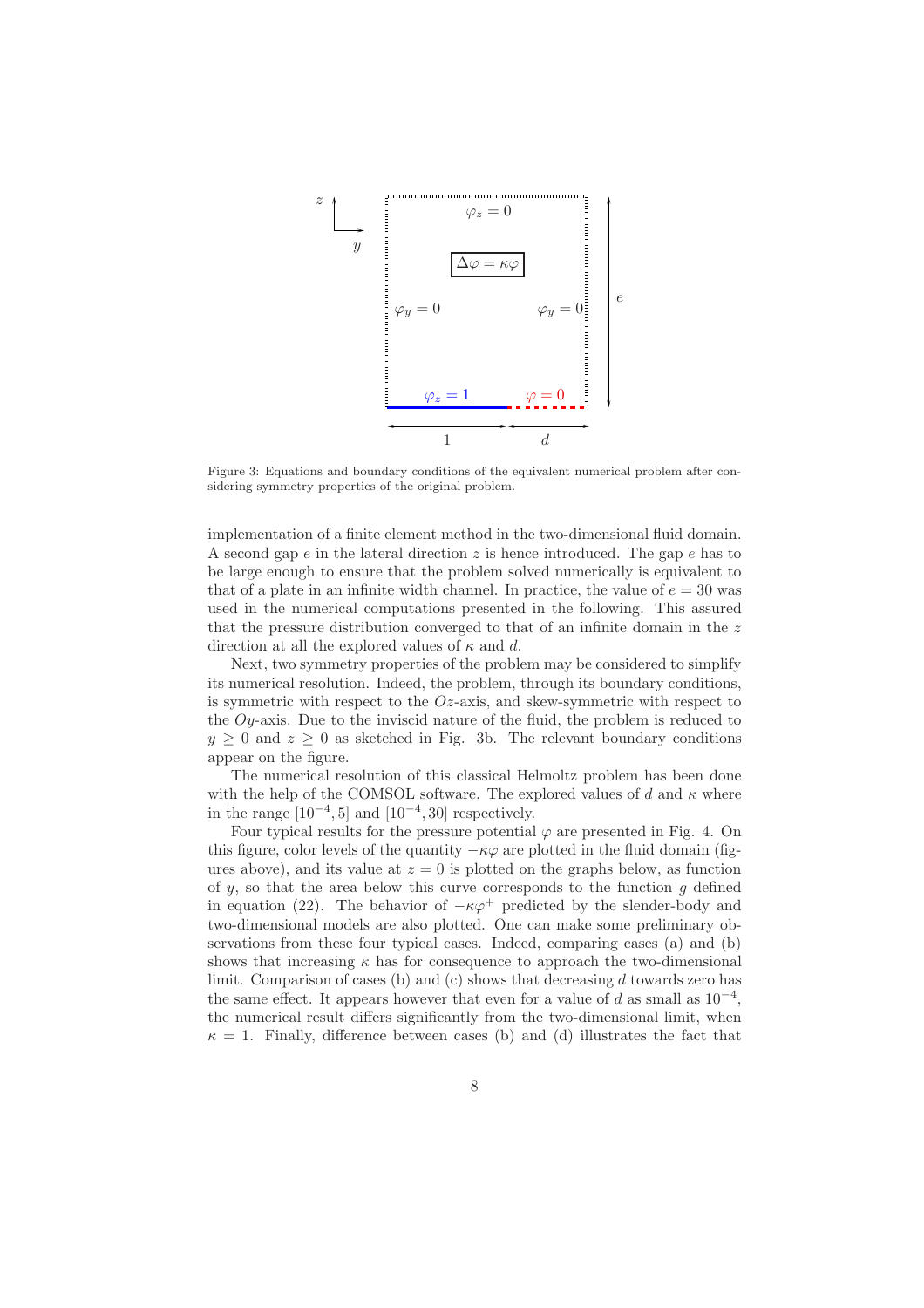

Figure 4: Filled contours representing levels of  $-\kappa\varphi$  in the  $(y, z)$  space (above) and corresponding values at  $z = 0^+$  plotted as function of y (below, bold lines), for four typical sets of parameters  $\kappa$  and d; (a),  $\kappa = 5$  and  $d = 0.3$ ; (b),  $\kappa = 1$  and  $d = 0.3$ ; (c),  $\kappa = 1$  and  $d = 10^{-4}$ ; (d),  $\kappa = 0.1$  and  $d = 0.3$ . Dashed lines and dashed-dotted lines indicates value of  $-\kappa\varphi^+$  predicted by the slender-body and two-dimensional theories respectively [see equations (23) and (24)]. The values have been multiplied by 8 in the color plot of case (d) in order to improve the visibility.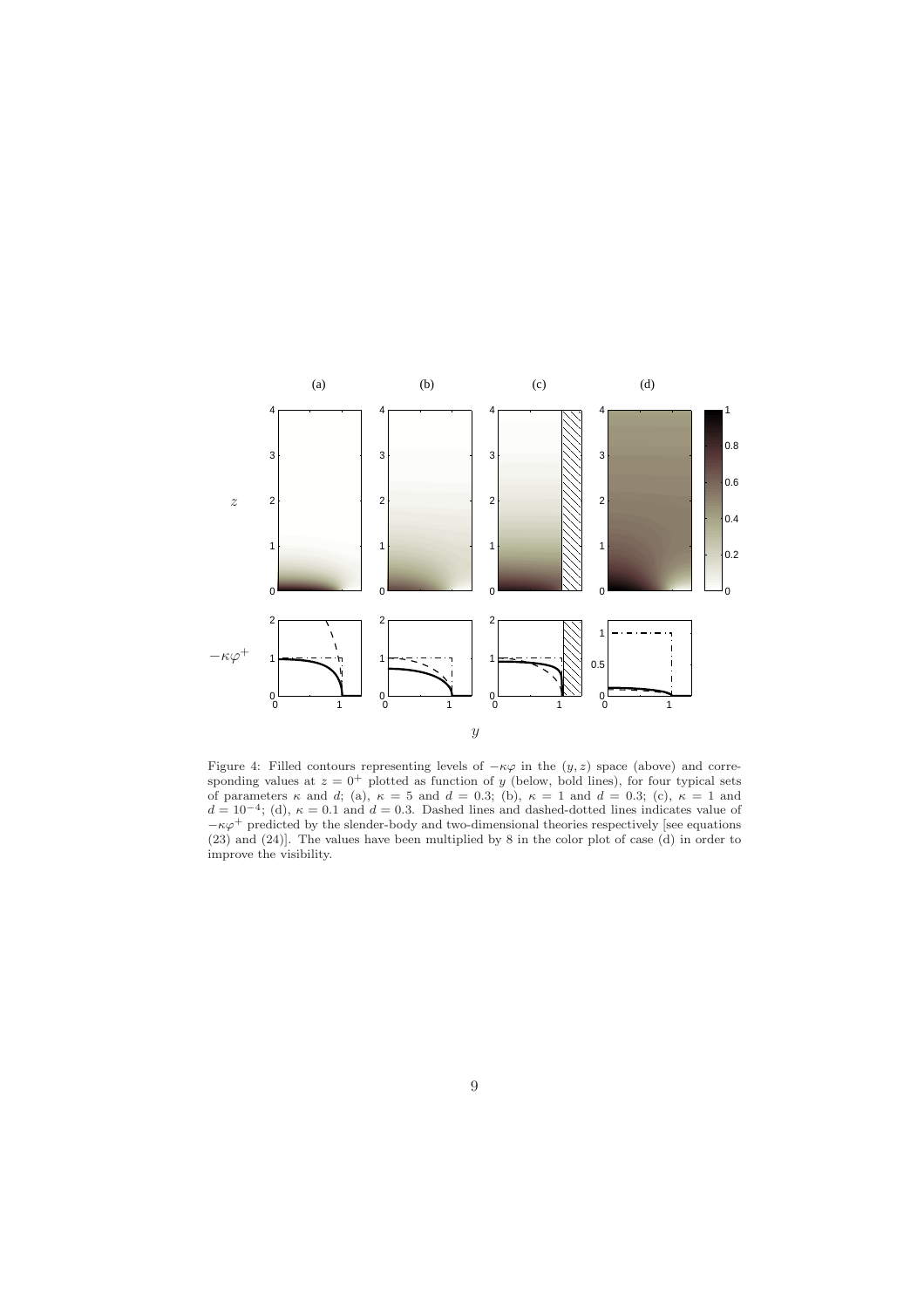

Figure 5: Value of  $g = -\kappa \langle \varphi^+ \rangle$  as function of d for different values of the non-dimensional wavenumber  $\kappa$ . The values that have been effectively computed are given by marks. Horizontal segments indicates the value of g in the slender body limit. This limit correctly approximates the behavior of g for small values of  $\kappa$  ( $\leq$  0.1).

decreasing  $\kappa$  has for consequence to approach the slender-body limit. These observations will be addressed more quantitatively in the following.

The value of g resulting from systematic numerical computations is now plotted in Fig.  $5$  as a function of the gap  $d$  for different values of the wavenumber  $\kappa$  between 10<sup>-3</sup> and 1. Although accessible, higher values of  $\kappa$  have not been explored numerically because it requires strong mesh refinements. This limit will be addressed in the next section with an analytical approach. The values predicted by the slender-body theory are also plotted in Fig. 5 for comparison. The asymptotic limit for large d is recovered by the slender-body theory when  $\kappa$  is small enough, say  $\kappa < 0.3$ .

We are now looking for an empirical model describing the value of  $g$  for small  $\kappa$  and any value of the clearance d. In Fig. 6, the value of  $4g/\pi\kappa - 1$  is plotted against d and shows that all points gather on a single curve when  $\kappa$  is smaller than 0.1. This means that  $g$  is of the form

$$
g_{SB}(\kappa, d) = \frac{\kappa \pi}{4 f_{SB}(d)}, \quad \text{for } \kappa \ll 1,
$$
 (25)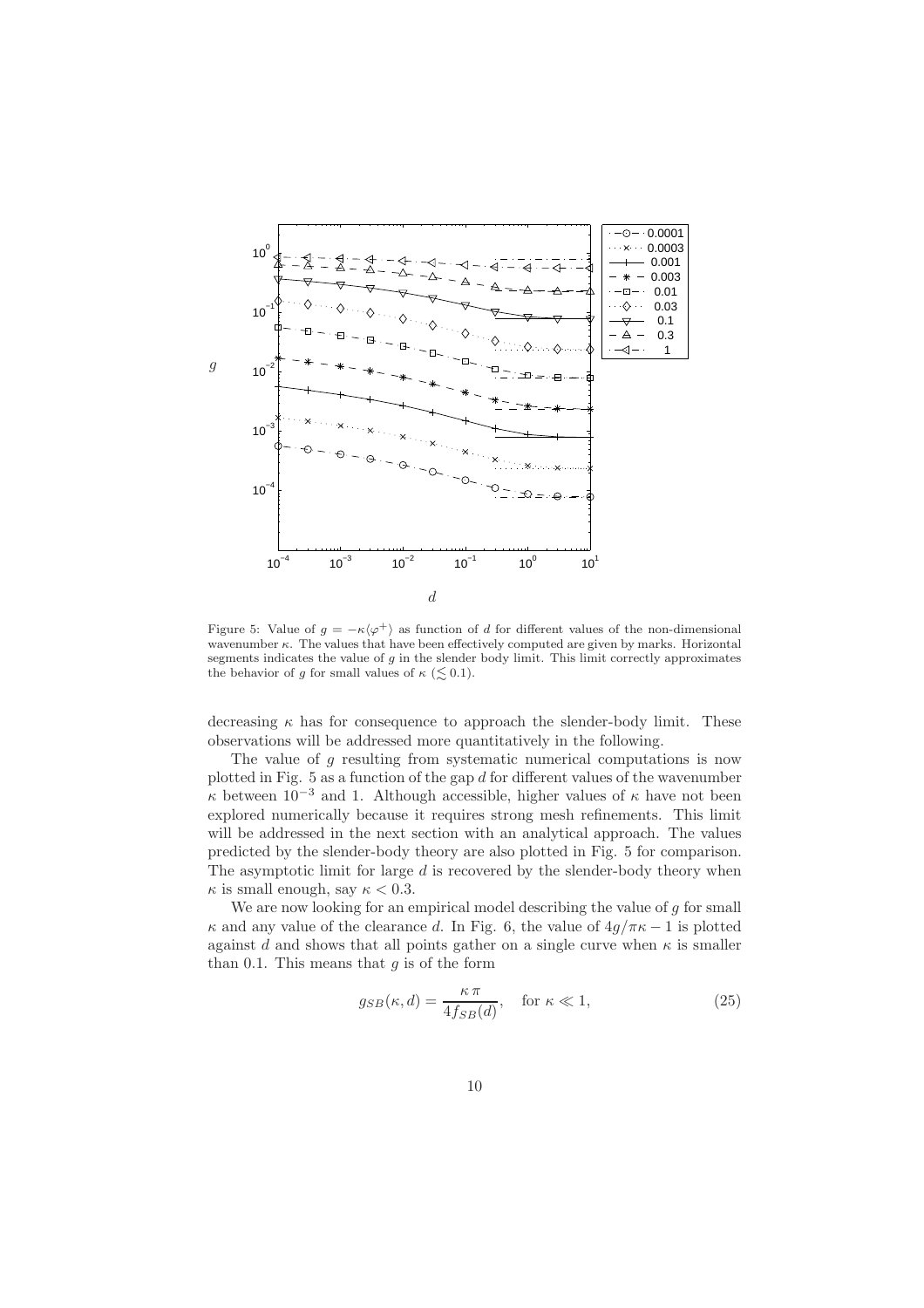

Figure 6: Value of  $4g/\pi\kappa - 1$  as function of d with a log-linear scale, for different values of the non-dimensional wavenumber  $\kappa$ . Dashed line corresponds to the best linear fit of the dataset when  $\kappa \leq 0.1$ . Solid line is the approximation for g given by equation (25).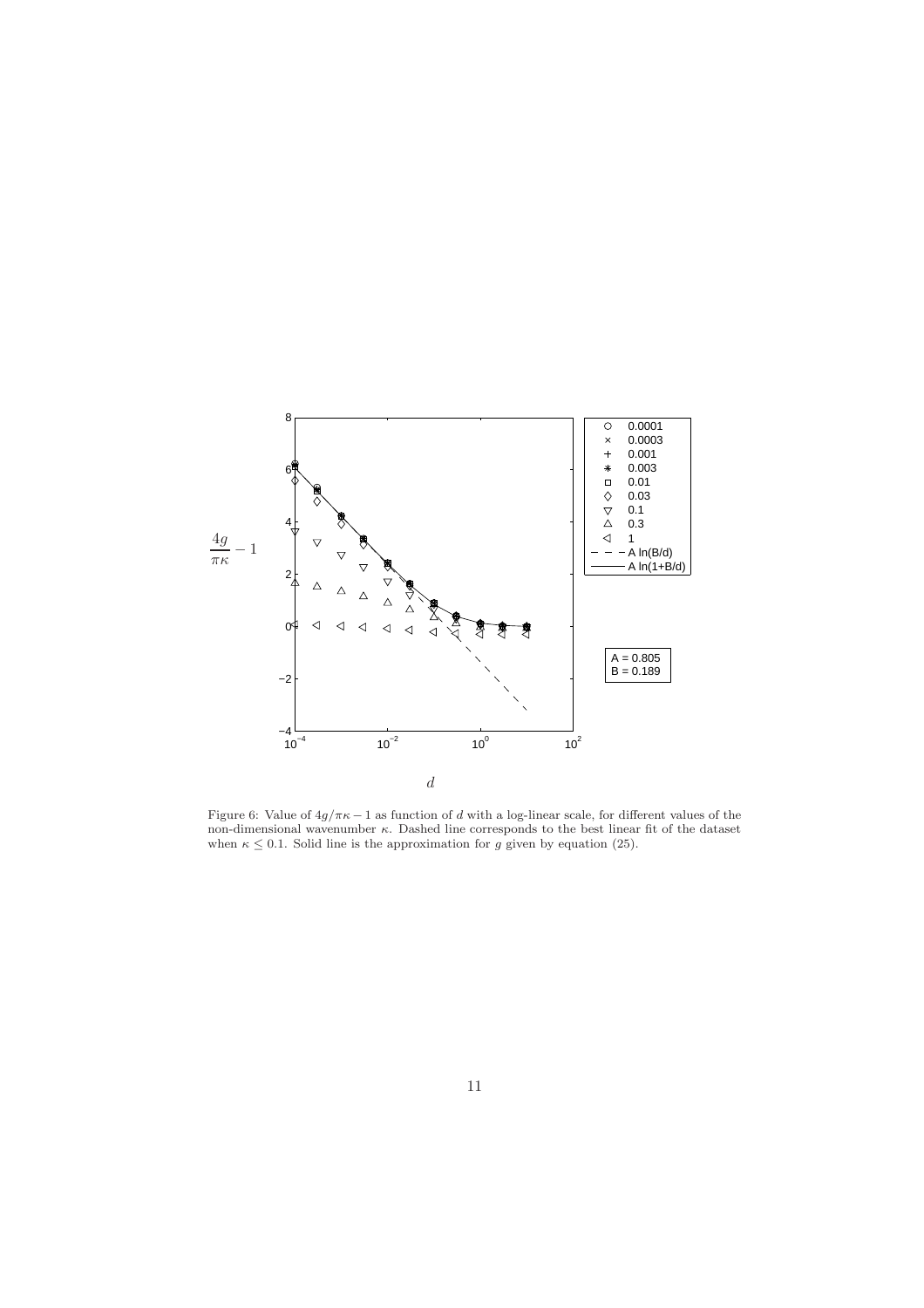

Figure 7: Schematic representation of the equivalent problem in the Fourier space using the mirror symmetry.

where  $f_{SB}$  can be determined by fitting the numerical results

$$
f_{SB}(d) \approx \left[1 + 0.805 \ln\left(\frac{d + 0.189}{d}\right)\right]^{-1}.
$$
 (26)

Equation (25) describes the extension of the slender-body theory to account for the presence of the walls. It is valid for any value of the clearance d as long as  $\kappa$ is small enough  $(\kappa < 0.1)$ , that is when the wavelength of the deflection is large compared to the plate span.

#### *3.2. Theoretical calculation*

As illustrated in Fig. 7, the Helmotlz problem of a plate moving at constant velocity between two boundaries given by equations (19-21) can be transformed by replacing the walls by mirror symmetry planes. The equivalent problem is thus an infinite number of similar plates separated by a distance 2d all moving at the same constant velocity v.

Using the Green's representation theorem, the perturbation potential satisfies

$$
\varphi(y,z) = \int_{S_p} [\varphi](\eta) \left[ \partial_{\zeta} H(y,z,\eta,\zeta) \right]_{\zeta=0} d\eta, \tag{27}
$$

where  $S_p$  is the plate surfaces,  $[\varphi]$  is the potential jump across the plate (i.e.  $[\varphi](y) = \varphi(y, 0^+) - \varphi(y, 0^-)$  and H is the Green function of the Helmoltz equation in two dimensions

$$
H(y, z, \eta, \zeta) = \frac{1}{2\pi} K_0 \left( \kappa \sqrt{(y - \eta)^2 + (z - \zeta)^2} \right),
$$
 (28)

with  $K_{\nu}$  the modified Bessel function of the second kind.

Differentiating equation (27) with respect to z and taking the limit  $z = 0$ yields

$$
[\varphi_z]_{z=0} = \oint_{S_p} [\varphi](\eta) F(|y - \eta|) d\eta = 1, \text{ for } |y| < 1,
$$
 (29)

where the cross on the integral sign stands for the integration in the finite part sense (Hadamard, 1932; Mangler, 1951) and the kernel is

$$
F(y) = \frac{\kappa K_1(\kappa y)}{2\pi y}.
$$
\n(30)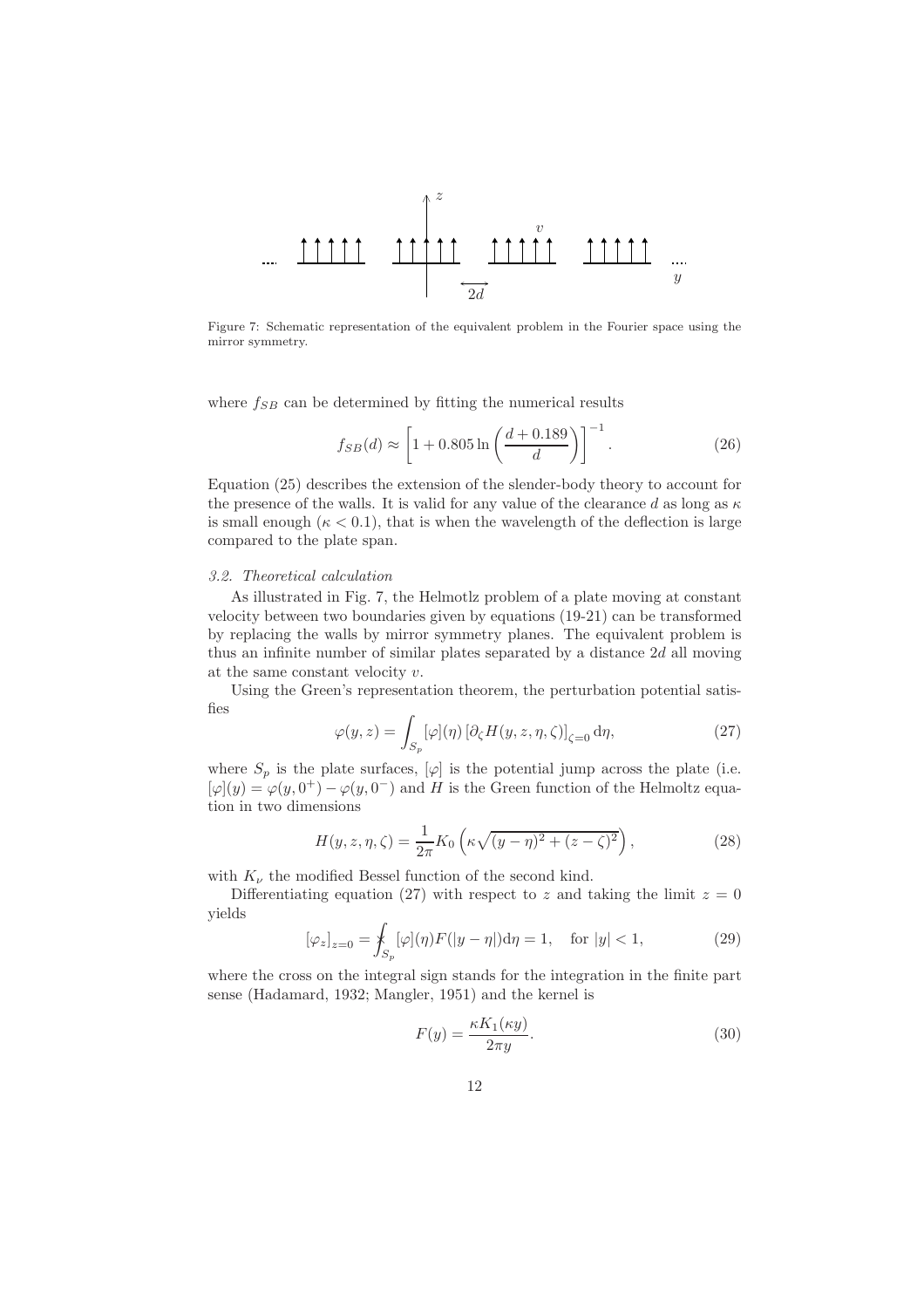Here the integration is not defined in the usual sense because the kernel  $F(y)$ behaves like  $1/(2\pi y^2)$  in the limit of small y.

The inverse problem (29) can be solved numerically for a given value of the wavenumber  $\kappa$ . To do that, the potential jump  $[\varphi]$  is expanded on even Chebyshev polynomials of the second kind such that

$$
[\varphi](y) = \sqrt{1 - y^2} \sum_{i=1}^{\infty} A_i U_{2i-2}(y),
$$
\n(31)

where the prefactor  $\sqrt{1 - y^2}$  ensures the correct behavior as  $|y| \to 1$ . Inserting the expansion (31) into equation (29) and evaluating the discrete scalar product with the Chebyshev polynomials of the first kind  $T_i(y)$  leads to a linear system for the vector  $(A_i)$  which can be solved numerically. The averaged potential jump along the plate span is then given by  $\langle [\varphi] \rangle_y = -\pi A_1/2$  and therefore the function  $q$  is

$$
g(\kappa, d) = \frac{\pi \kappa}{4} A_1(\kappa, d). \tag{32}
$$

The theoretical method described here to calculate the averaged potential jump  $\langle \varphi | \varphi \rangle$  is complementary to the numerical method described above. It allows to carry out the calculation in the limit of large wavenumber  $\kappa$  and small gap d with the product  $\kappa d$  asymptotically small. When  $\kappa$  is small however, the number of plate replicas needed to obtain an accurate calculation of the potential varies as  $1/\kappa$ . The present theoretical method is therefore not pertinent in this limit.

Examples of such calculations are given in Fig. 8 where the averaged potential jump is given as a function of the gap d for different wavenumbers  $\kappa$ . For large clearance d, the large span approximation obtained by Eloy et al. (2007) is recovered

$$
g(\kappa, d) \simeq 1 - \frac{1}{2\kappa}
$$
, for  $d \gg 1$ ,  $\kappa \gg 1$ . (33)

Let us now estimate the function of g in the limit large  $\kappa$  for any value of d. In Fig. 9,  $(1 - q/2\kappa)$  is plotted as a function of  $\kappa d$  with a logarithmic scale. All the points gather on a single curve showing that, in the large-span limit,  $q$  is of the form

$$
g_{LS}(\kappa, d) \simeq 1 - \frac{f(\kappa d)}{2\kappa}, \quad \text{for } \kappa \gg 1.
$$
 (34)

where  $f(\kappa d)$  behaves as a power law for small values of  $\kappa d$ . An empirical evaluation of this function can be found by fitting the results and yields

$$
f(x) \approx \left(1 + \frac{0.18}{x^2}\right)^{-0.075}.\tag{35}
$$

The equation  $(34)$ , where f is given by  $(35)$ , will be referred to as the large span approximation for  $g(\kappa, d)$ , valid for any value of the clearance d and large value of the wavenumber  $\kappa$ , that is when the deflection wavelength is small compared to the plate span.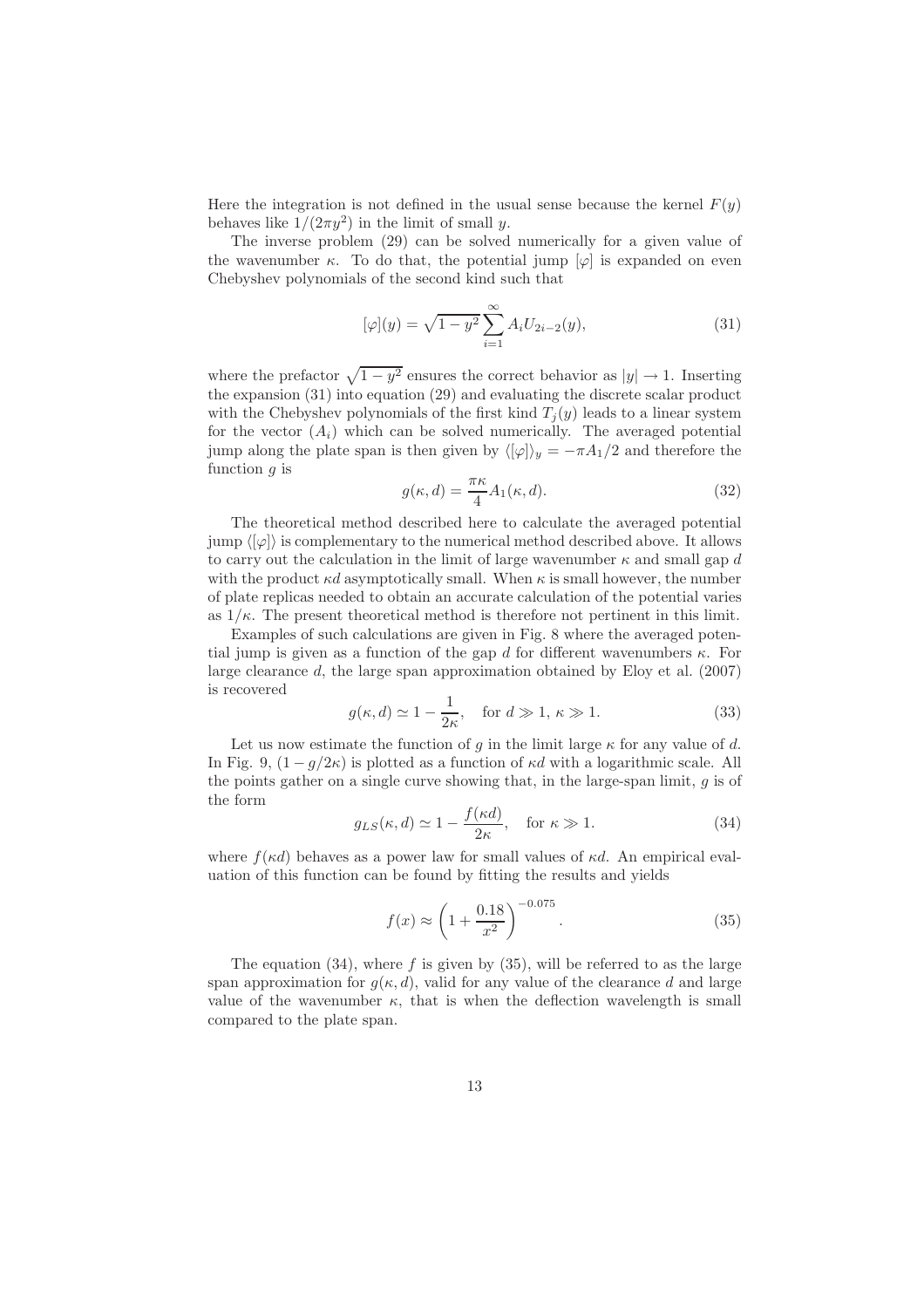

Figure 8: Function g as a function of the gap d for different values of the wavenumber  $\kappa$ . The horizontal lines correspond to the limit  $d \gg 1$  and the segments between symbols are just guides for the eye.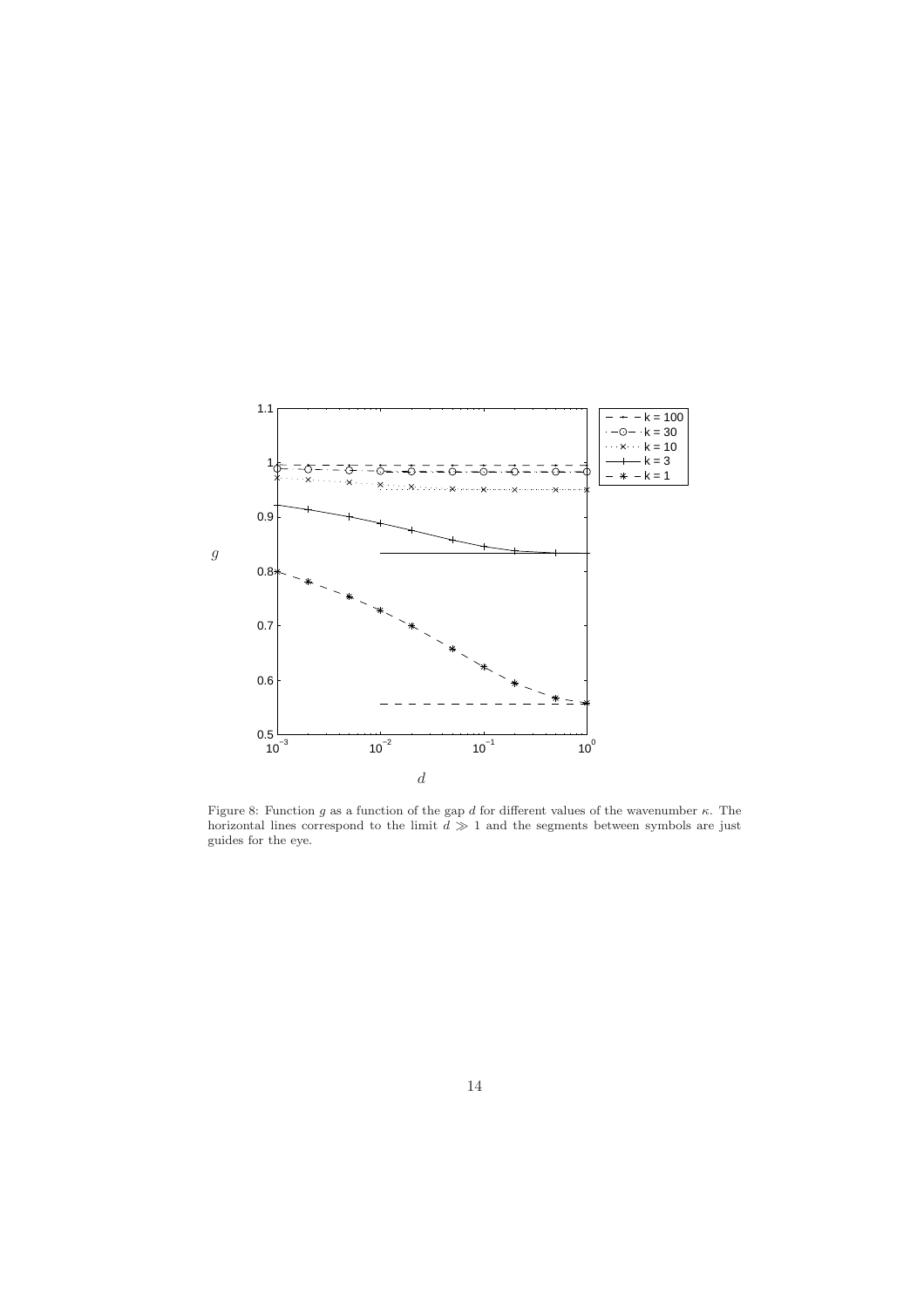

Figure 9: Function  $1 - g/2\kappa$  as a function of  $\kappa d$  for different values of the wavenumber  $\kappa$ . The dashed line shows the power law  $1.14(\kappa d)^{0.15}$  and the solid line represents the approximation of g given by equation  $(34)$  where f is given by  $(35)$ .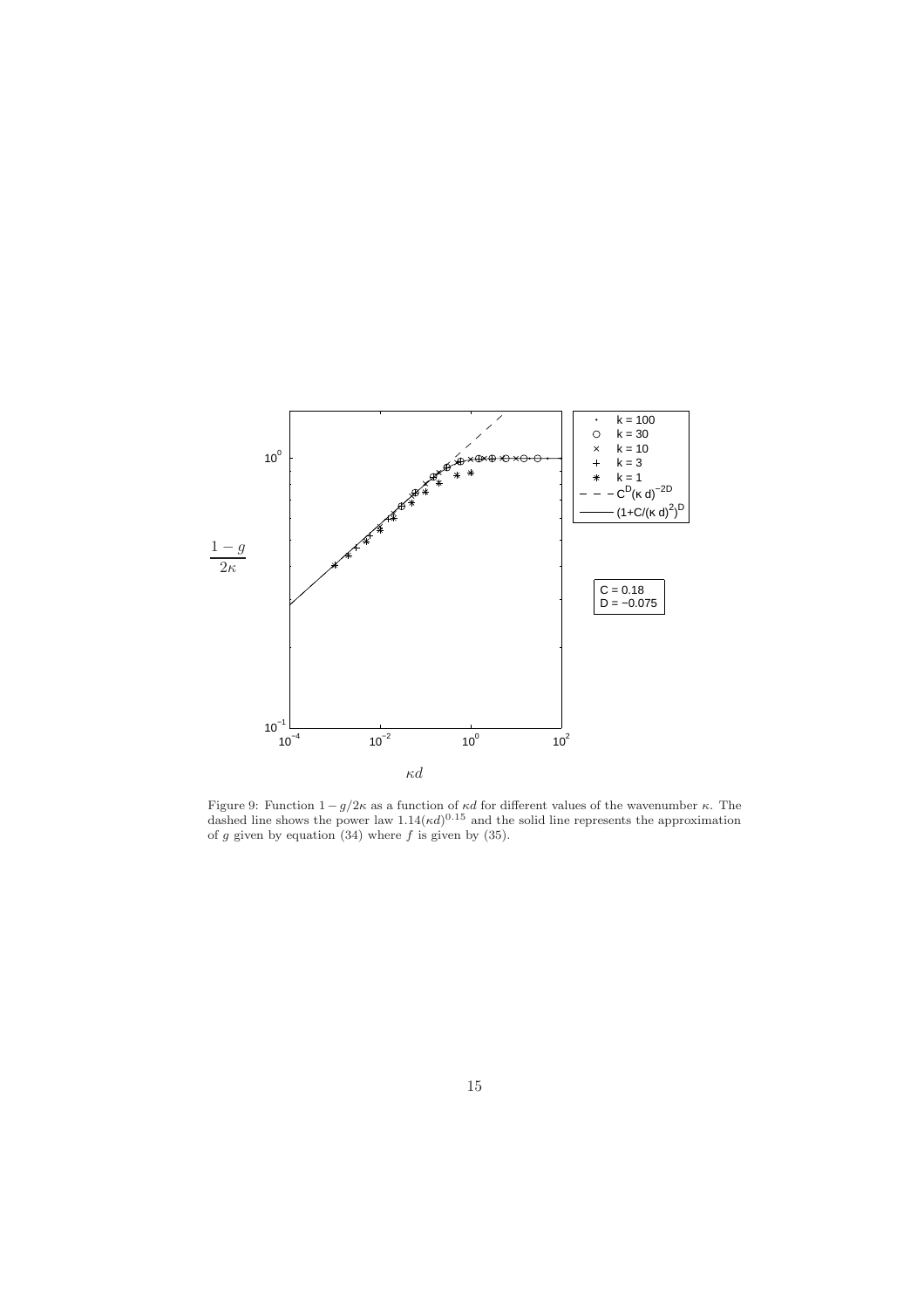

Figure 10: Complete dataset of the numerical and theoretical values of the averaged pressure jump g, plotted as function of the empirical model  $g_e$  given by equation (36); (\*), numerical data; (o), theoretical data.

## *3.3. Empirical model for the pressure jump*

In sections 3.1 and 3.2 we have derived empirical models for the function  $g(\kappa, d)$ , valid for small and large values of  $\kappa$  respectively. A good approximation for all values of  $\kappa$  can be obtained from a composite extension of these two empirical models,

$$
g_e(\kappa, d) = 1 - \left[\frac{1}{1 - g_{LS}} + \exp\left(g_{SB} - \frac{1}{1 - g_{LS}}\right)\right]^{-1},\tag{36}
$$

where the functions  $g_{SB}$  and  $g_{LS}$  are given by the equations (25) and (34) respectively.

To assess the validity of the above approximation for  $g$ , the entire dataset of numerical and theoretical values of the pressure jump  $g$  is plotted as a function of  $g_e$  in Fig. 10. All symbols lie on the line  $g = g_e$ , indicating that the empirical model given by equation (36) correctly predicts the pressure jump with a maximum error of 8% at any value of  $\kappa$  and d.

To solve the problem in the real space, the Fourier transform of  $1/g_e$  is now evaluated to obtain the kernel  $G$  given by equation (18). It yields

$$
G(x, h, c) \approx \frac{1}{x} + \text{sgn}(x) \left[ \frac{\pi f_{LS} (|x|/c)}{2 h + 2|x|} + \left( \frac{4}{h} - \frac{4}{h + 2|x|} \right) f_{SB}(2c/h) \right], \quad (37)
$$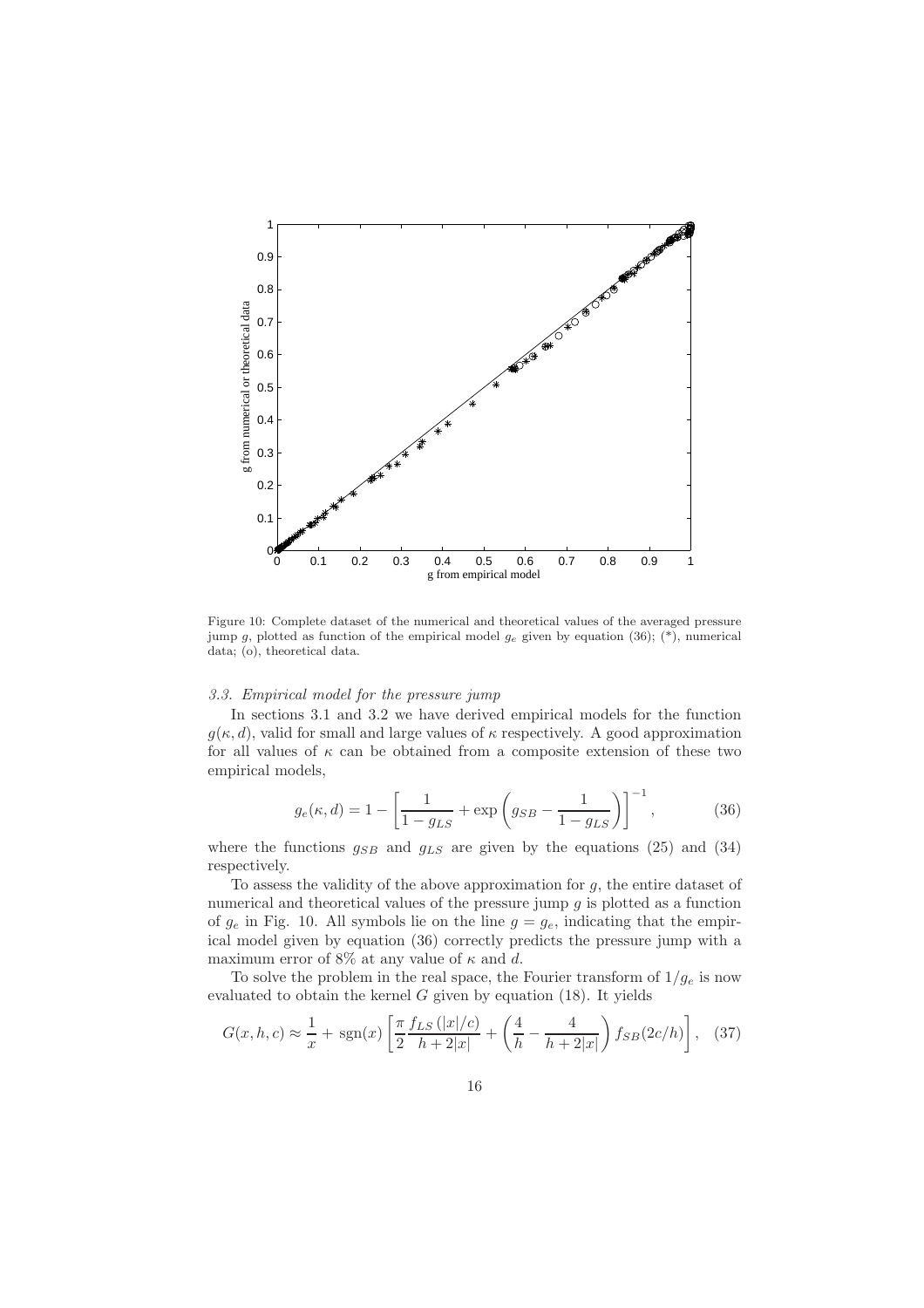where the function  $f_{SB}$  is given by equation (26) and

$$
f_{LS}(x) \approx (1 + 0.5x)^{-0.16} \,. \tag{38}
$$

The functions  $f_{SB}$  and  $f_{LS}$  describe in the slender-body and large-span limit the effect of channel confinement. For an asymptotically large channel (i.e.  $c \gg 1$ ), these functions are equal to one and the kernel  $G(x, h, c)$  found in Eloy et al.  $(2007, 2008)$  is recovered. On the other hand, when the clearance c goes to zero, these two functions decrease and therefore the kernel  $G$  tends to  $1/x$  which is the two-dimensional limit.

#### 4. Stability analysis

#### *4.1. Galerkin decomposition*

Similarly to what was done by Eloy et al. (2007, 2008), the stability analysis is performed by assuming a complex frequency  $\omega$ , and decomposing the plate deformation on Galerkin modes

$$
w(x,t) = e^{i\omega t} \sum_{i} a_i w_i(x), \qquad (39)
$$

where the spatial Galerkin modes  $w_i(x)$  are the eigenmodes of a clamped-free beam in vacuo in order to satisfy the boundary conditions in  $x = 0$  and  $x = 1$ .

Inserting the decomposition (39) into equation of motion (3) and executing scalar products with the modes  $w_i(x)$  yields a linear problem for the unknown amplitude vector  $\{a_i\}$ . This eigenvalue problem admits a non trivial solution only if the determinant of the linear operator is zero which is achieved for discrete values of the complex frequency  $\{\omega_i\}$ . The real part of these frequency gives the angular frequency of the oscillations and its imaginary part gives the mode growth rate  $\sigma = -\Im(\omega)$ . For a given eigenmode, the growth rate is a function of the dimensionless parameters of the problem: the reduced velocity  $U^*$ , the mass ration M<sup>∗</sup> , the aspect ratio h and the dimensionless clearance c. The aim of the stability analysis is to find, for a given set of parameters  $(M^*, h, c)$ , the critical value of the reduced velocity  $U^*_{c}(M^*,h,c)$  above which at least one mode is unstable (i.e. has a positive growth rate  $\sigma$ ).

## *4.2. Solution for the pressure*

The solution for the inverse problem (17) is sought for a given Galerkin mode  $w_i$ 

$$
\frac{1}{2\pi} \int_0^1 p_i'(\xi) G(x - \xi, h, c) \,d\xi = \left(i\omega + d_x\right)^2 w_i,\tag{40}
$$

where G is given by (37), by expanding  $p'_i$  on Chebyshev polynomials such that

$$
p_i'(x) = \sum_{j=1}^{\infty} A_{ij} \frac{T_j(2x-1)}{\sqrt{x(1-x)}},\tag{41}
$$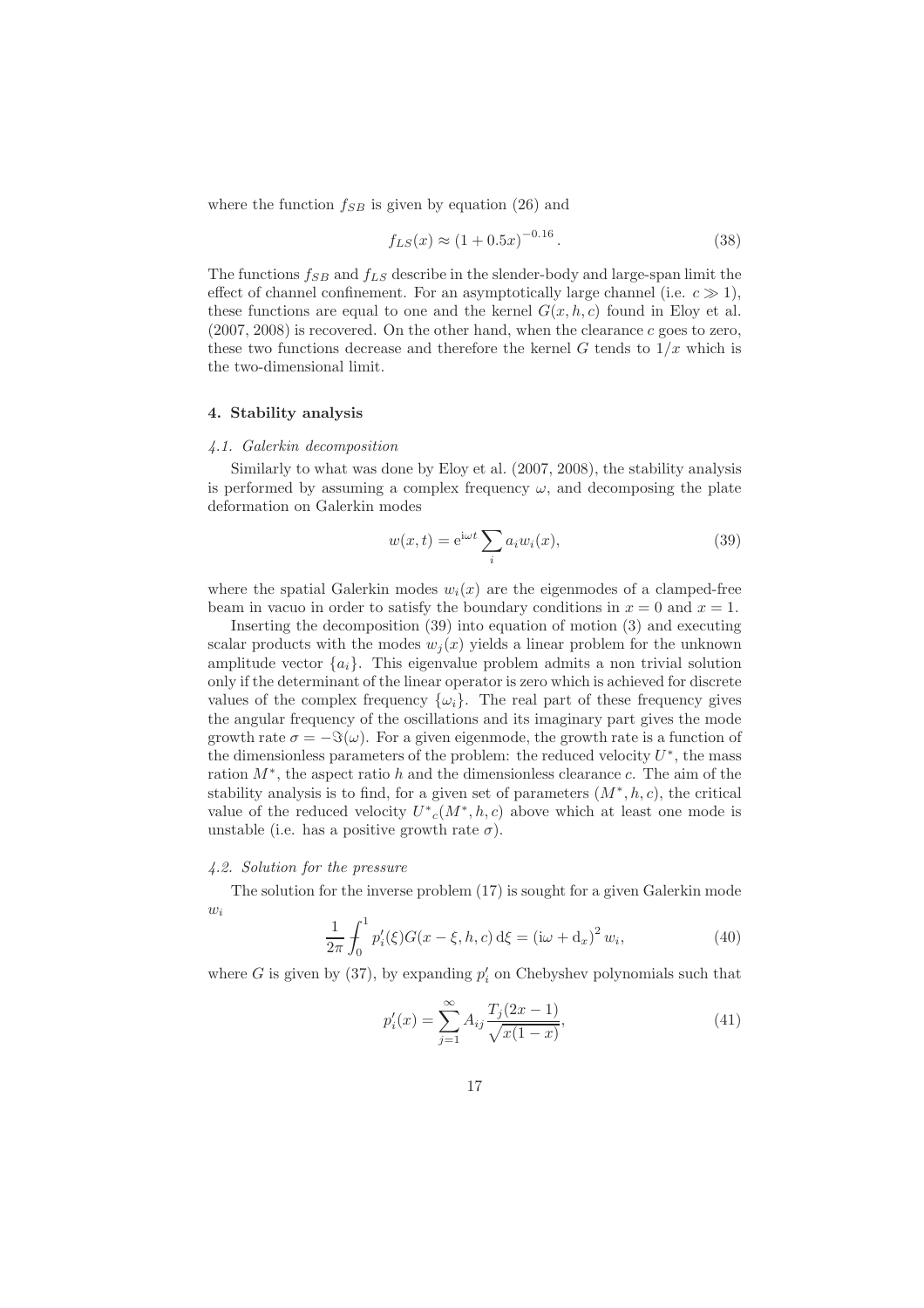

Figure 11: Critical velocity as a function of the aspect ratio h for a mass ratio  $M^* = 0.5$ . The different symbols correspond to different gaps:  $c = \infty$  (circle),  $c = 1$  (star),  $c = 10^{-2}$  (crosse),  $c = 10^{-4}$  (plus); and the dashed line corresponds to the two-dimensional limit  $h = \infty$ .

thus assuming an inverse square-root singularity at the leading and trailing edge for  $p'_i$ . In this expansion,  $T_j$  are the Chebyshev polynomials of the first kind.

Inserting (41) into equation (40) and applying a scalar product with the Chebyshev polynomials of the second kind  $U_k(2x-1)$  leads to a linear problem for  $A_{ij}$  which is solved numerically for given values of the geometrical parameters h and c. The averaged pressure jump  $\langle p_i \rangle$  is then found by integrating  $p'_i$  given by equation (41). This leads to no singularity on the leading and trailing edges (as the averaged pressure jump goes as  $x^{1/2}$ ). As it has been discussed in Eloy et al. (2008), it is not physically correct as one expects the pressure jump to have an inverse square-root singularity at the leading edge. However, it has been shown in the same paper that taking into account this leaging-edge singularity do not modify greatly the stability characteristics as the leading edge is clamped and the pressure forces do not work at this position.

In practice, 15 Galerkin modes and 20 Chebyshev polynomials have been used in the following computations.

#### *4.3. Results*

Now that the average pressure jump  $\langle p_i \rangle$  for a given Galerkin mode  $w_i$  can be found by inverting the problem (40), we are able to compute the eigenmodes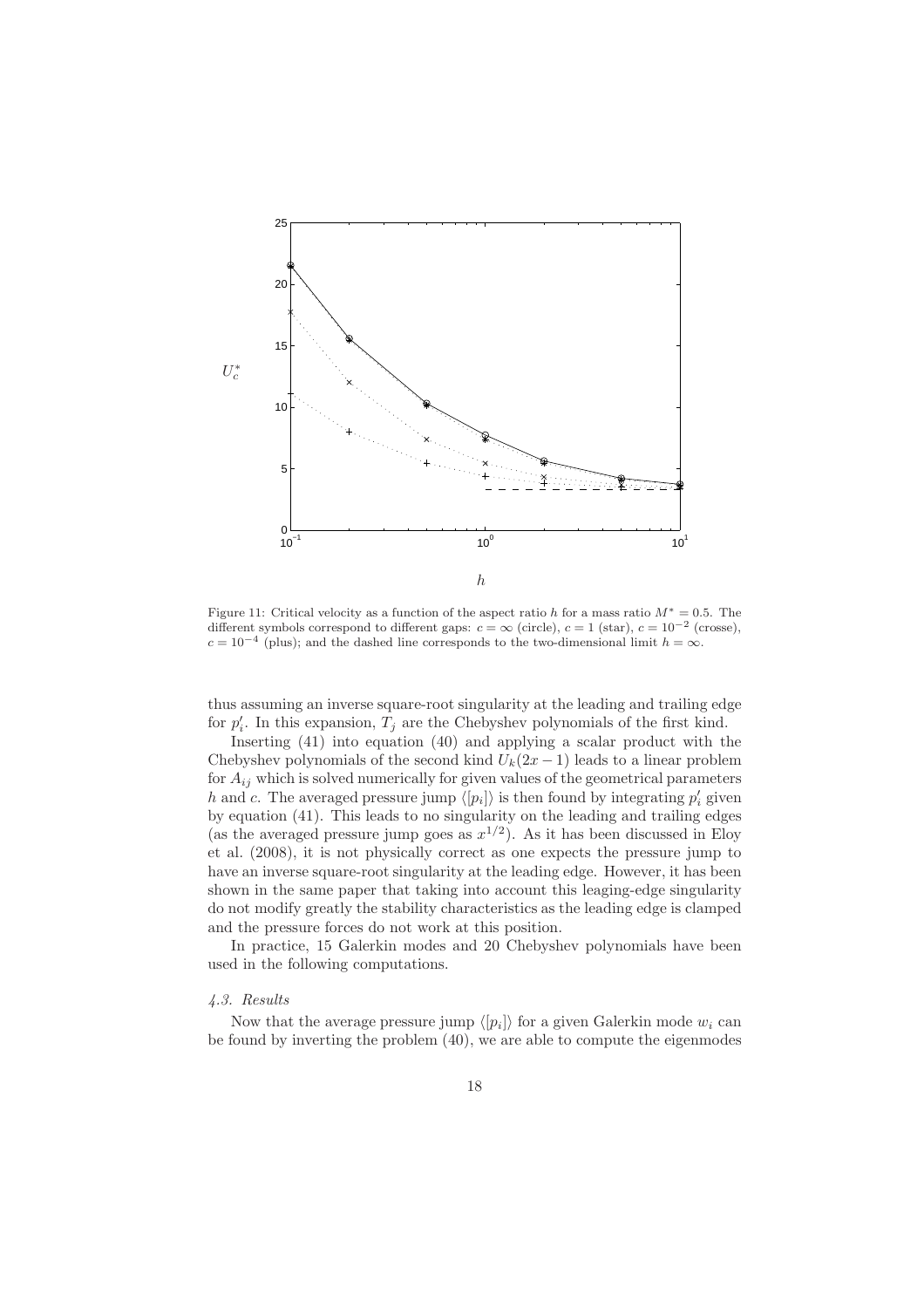

Figure 12: Critical velocity as a function of the mass ratio  $M^*$  for an aspect ratio  $h = 1$ . The different thicknesses correspond to different gaps:  $c = \infty$  (thick),  $c = 10^{-2}$  (medium),  $c = 10^{-4}$  (thin); and the dashed line corresponds to the two-dimensional limit  $h = \infty$ .

of the equation of motion (3) and their complex eigenfrequecies  $\omega$ . Looking at the imaginary part of the eigenfrequencies, the critical velocity  $U^*{}_c$  can also be computed as a function of the dimensionless parameters  $M^*$ , h and c. Examples of such calculations are showed in Figs. 11 and 12 where the critical velocity is first plotted as a function of the aspect ratio for a fixed mass ratio, and then as a function of the mass ratio for a given aspect ratio. Each time, the critical velocity is computed for different values of the clearance c.

Figures 11 and 12 show the effect of confinement on the flutter instability. The first thing to notice is that the characteristics of the instability are not modified qualitatively by the presence of the walls. As expected, the threshold converges smoothly towards the two-dimensional limit as the clearance is reduced. It also appears that when the clearance  $c$  is larger than 1, the critical velocity is the same as in the case of an open flow  $(c \gg 1)$ . When c is reduced, the critical velocity always lies between the open-flow and two-dimensional limits and converges very slowly towards the two-dimensional limit.

For a relatively small mass ratio  $(M^* = 0.5)$ , Fig. 11 show the effect of the aspect ratio on the instability. As it has already been discussed in Eloy et al. (2008) for an open flow  $(c \gg 1)$ , if all the other parameters are kept constant, the smaller the span is, the more stable is the system. This assertion holds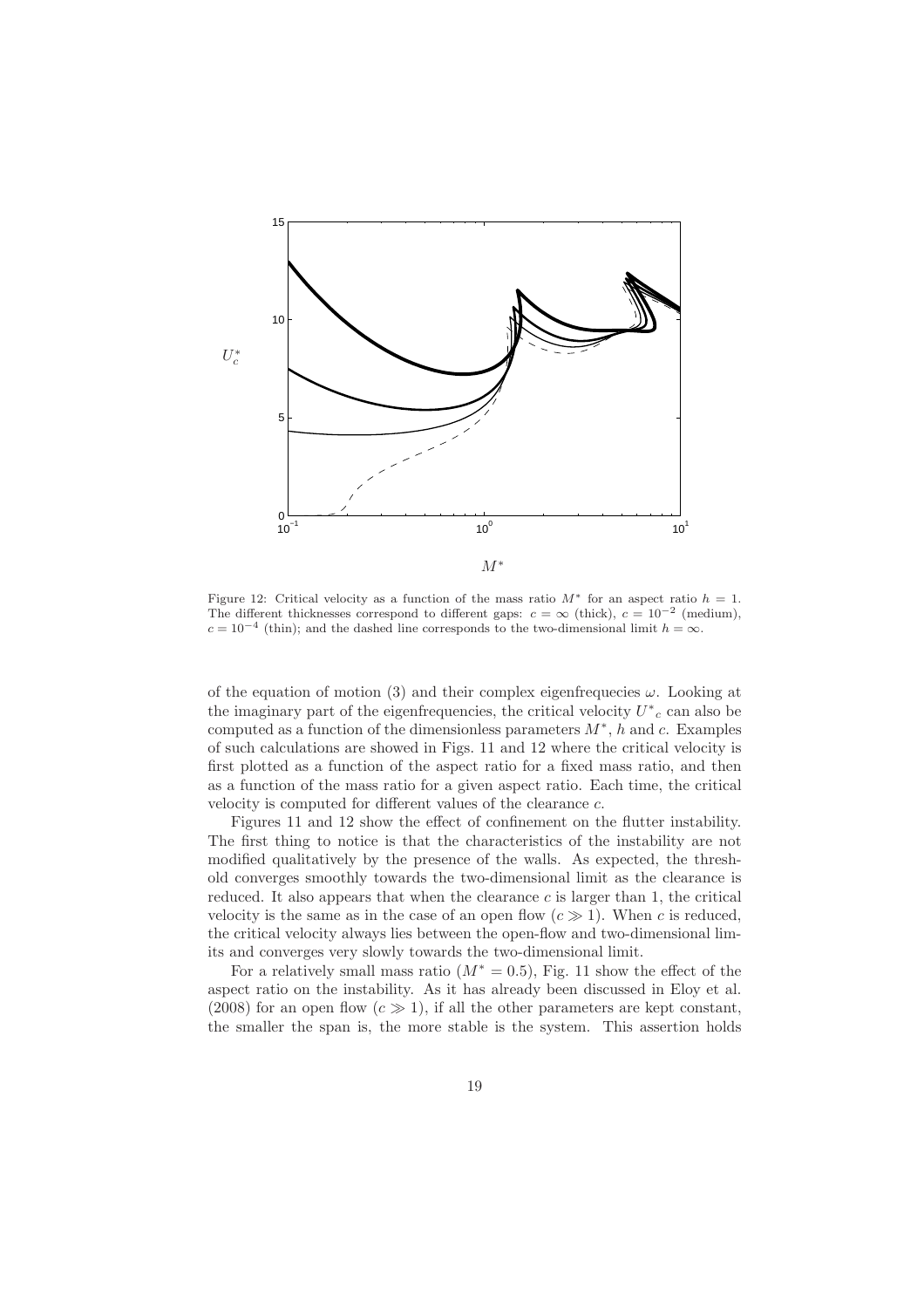also when the plate is confined between two walls and the clearance  $c$  is kept constant.

For a square plate  $(h = 1)$ , Fig. 12 show the influence of the mass ratio on the instability threshold. This stability diagram exhibits several lobes corresponding to different eigenmodes. For  $M^* \lesssim 1.5$ , the second mode is the most unstable (assuming that the modes are ordered with increasing frequency). Note that, classically, the first mode is always stable for these clamped-free boundary conditions (see Païdoussis, 2004, for instance). For  $1.5 \leq M^* \leq 6$ , the third eigenmode is the most unstable, and so on. The effect of confinement does not modify this picture significantly. Figure 12 also show that for large mass ratios, all the curves converge towards  $U^*_{c} \approx 10$ , for all values of the clearance. This is due to the fact that the number of mode wavelengths along the plate chord increases as  $M^*$  increases. The dimensionless wavenumber  $\kappa$  introduced in section 3 thus increases and the pressure jump converges towards its two-dimensional limit.

#### 5. Discussion

In this article, the effect of channel clearance on the flow-induced instability of a cantilevered flat plate has been addressed. Numerical and theoretical calculations were performed to obtain the pressure distribution around the plate in the Fourier space as function of the various parameters. Using these numerical and theoretical data, an empirical model for the pressure jump has been derived. This model allowed to compute the eigenfrequencies of the coupled flow-structure problem. Critical velocities for the flutter instability as a function of the different parameters of the problem have then been computed. As expected, when the clearance is reduced to zero, the critical velocity was found to approach the limit predicted by a two-dimensional model. However, this limit was found to be reached only for very small values of the clearance. Indeed for a value as small as  $c = 10^{-4}$ , a large discrepancy between the two-dimensional model and our empirical model persists. The mass ratio effect has also been investigated, and it has been observed that the influence of the rigid walls is more pronounced for relatively heavy and rigid plates (i.e.  $M^*$  < 1).

These results raise the following question: for heavy and rigid plates, is the comparison between two-dimensional models and experiments relevant ? Indeed, the value of the clearance would have to be far smaller than 10<sup>−</sup><sup>4</sup> , which is unattainable experimentally. Among the works that investigated experimentally the flutter of plates in channel flow, the values of the clearance can be estimated to be  $\mathcal{O}(1)$  (Yamaguchi et al., 2000) or  $\mathcal{O}(10^{-2})$  (Huang, 1995). Our results indicate that the flow in these experimental studies cannot be considered two-dimensional to correctly predict critical velocities for such values of the clearance. In the work of Aurégan and Depollier (1995), the clearance has a value of approximately  $10^{-2}$  (Aurégan, 2010), and the same recommendation should apply. But here, the channel confinement in the Y -direction is also important, which effect can be roughly estimated as an increase of the mass ratio M<sup>∗</sup> . The present article shows that this has for consequence to reduce the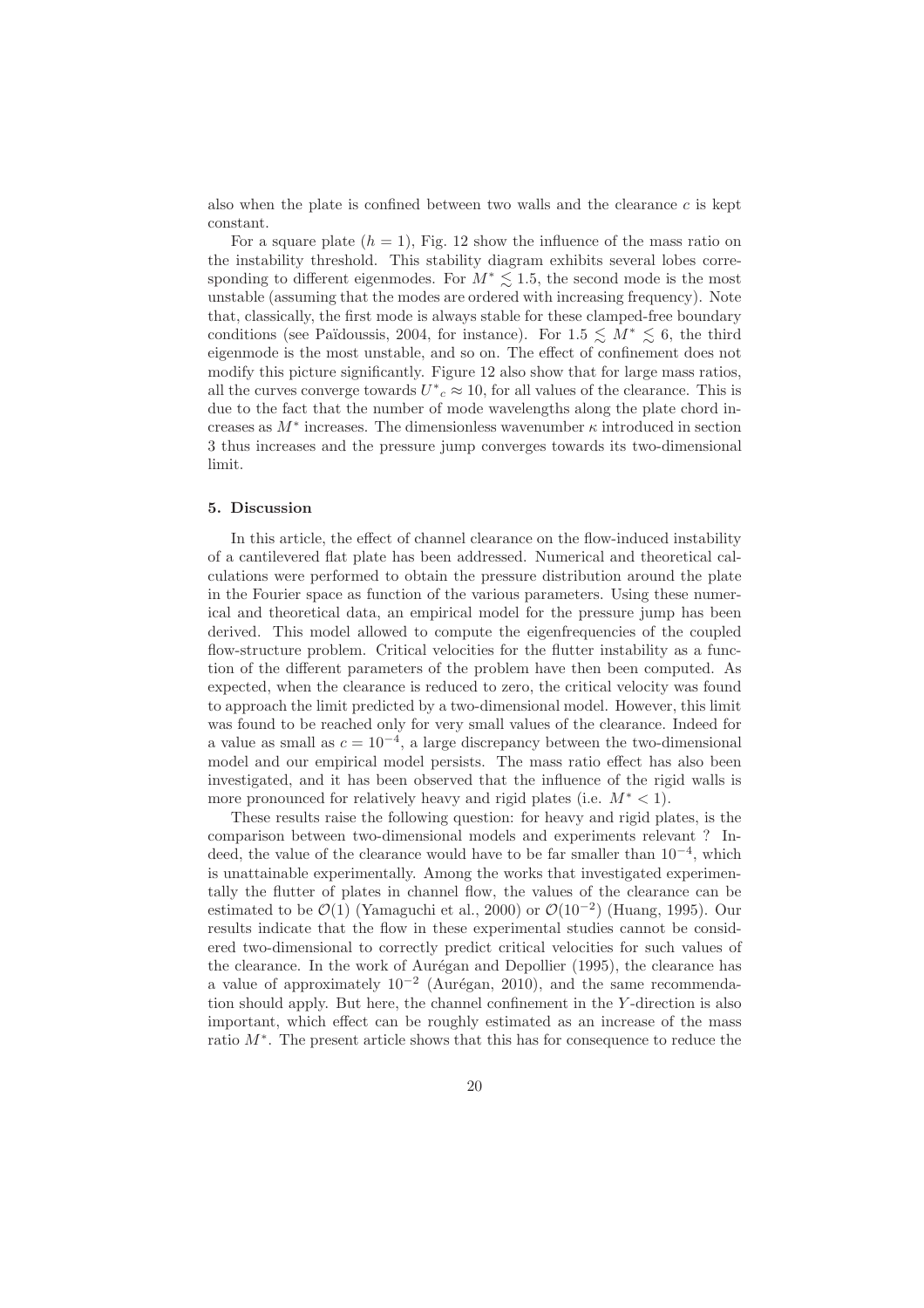influence of the channel clearance. A two-dimensional model has hence more chances to give satisfying results in this case. Regarding the experimental work of Watanabe et al. (2002b), our model is probably not applicable in this case because the authors observed three-dimensional deformations of the paper sheet when small clearance values of order  $10^{-2}$  were attained. This is not compatible with our one-dimensional deformation hypothesis. In conclusion, the only cases where a two-dimensional approximation is pertinent are the very long and/or very flexible plates (i.e.  $M^* \gg 1$ ) or the soap film experiments such as the experimental work of Zhang et al. (2000).

These observations indicates that an experimental work focusing on the effect of channel clearance would be necessary to complement the theoretical results of the present article. Also, extending our model to take into account the confinement in the transverse direction would bring some insight into the instability phenomenon, and would fill the gap between the flag-type problem and the snoring or leakage flow problems.

## References

- Alben, S., Shelley, M.J., 2008. Flapping states of a flag in an inviscid fluid: Bistability and the transition to chaos. Physical Review Letters 100, 074301.
- Aurégan, Y., 2010. Private Communication.
- Aur´egan, Y., Depollier, C., 1995. Snoring: Linear stability and in-vitro experiments. Journal of Sound and Vibration 188, 39–53.
- Balint, T.S., Lucey, A.D., 2005. Instability of a cantilevered flexible plate in viscous channel flow. Journal of Fluids and Structures 20, 893–912.
- Datta, S., Gottenberg, W., 1975. Instability of an elastic strip hanging in an airstream. Journal of Applied Mechanics 42, 195–198.
- Eloy, C., Lagrange, R., Souilliez, C., Schouveiler, L., 2008. Aeroelastic instability of cantilevered flexible plates in uniform flow. Journal of Fluid Mechanics 611, 97–106.
- Eloy, C., Souilliez, C., Schouveiler, L., 2007. Flutter of a rectangular plate. Journal of Fluids and Structures 23, 904–919.
- Guo, C.Q., Paidoussis, M.P., 2000. Stability of Rectangular Plates With Free Side-Edges in Two-Dimensional Inviscid Channel Flow. Journal of Applied Mechanics 67, 171–176.
- Hadamard, J., 1932. Lectures on Cauchy's problem in linear differential equation. Dover, New York.
- Howell, R.M., Lucey, A.D., Carpenter, P.W., Pitman, M.W., 2009. Interaction between a cantilevered-free flexible plate and ideal flow. Journal of Fluids and Structures 25, 544–566.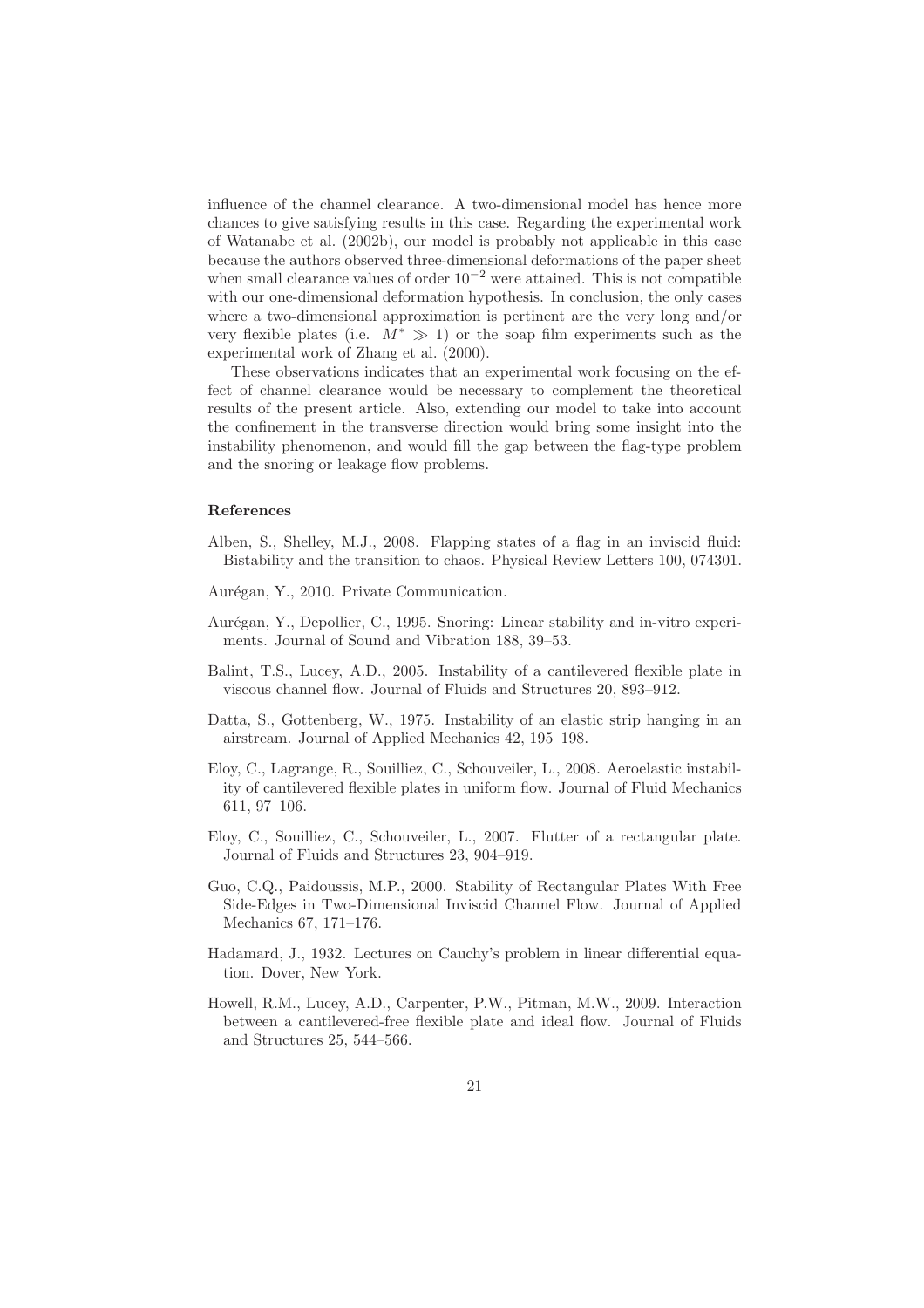- Huang, L., 1995. Flutter of cantilevered plates in axial flow. Journal of Fluids and Structures 9, 127–147.
- Kornecki, A., Dowell, E.H., O'Brien, J., 1976. On the aeroelastic instability of two-dimensional panels in uniform incompressible flow. Journal of Sound and Vibration 47, 163–178.
- Lemaitre, C., Hémon, P., de Langre, E., 2005. Instability of a long ribbon hanging in axial air flow. Journal of Fluids and Structures 20, 913–925.
- Lighthill, M., 1960. Note on the swimming of slender fish. Journal of FLuid Mechanics 9, 305–317.
- Mangler, K.W., 1951. Improper integrals in theoretical aerodynamics. Tech. Rep. Aero 2424. British Aeronautical Research Council.
- Michelin, S., Llewellyn Smith, S.G., 2009. Linear stability analysis of coupled parallel flexible plates in an axial flow. Journal of Fluids and Structures 25, 1136–1157.
- Michelin, S., Llewellyn Smith, S.G., Glover, B.J., 2008. Vortex shedding model of a flapping flag. Journal of Fluid Mechanics 607, 109–118.
- Pa¨ıdoussis, M.P., 2004. Fluid-structure Interactions. Slender Structures and Axial Flow. volume 2. Academic Press.
- Rayleigh, L., 1879. On the instability of jets. Proc. London Mat. Soc. X, 4–13.
- Taneda, S., 1968. Waving motions of flags. Journal of the Physical Society of Japan 24, 392–401.
- Tang, L., Païdoussis, M.P., 2007. On the instability and the post-critical behaviour of two-dimensional cantilevered flexible plates in axial flow. Journal of Sound and Vibration 305, 97–115.
- Theodorsen, T., 1935. General theory of aerodynamic instability and the mechanism of flutter. NACA Report 496.
- Watanabe, Y., Isogai, K., Suzuki, S., Sugihara, M., 2002a. A theoretical study of paper flutter. Journal of Fluids and Structures 16, 543–560.
- Watanabe, Y., Suzuki, S., Sugihara, M., Sueoka, Y., 2002b. An experimental study of paper flutter. Journal of Fluids and Structures 16, 529–542.
- Wu, X., Kaneko, S., 2005. Linear and nonlinear analyses of sheet flutter induced by leakage flow. Journal of Fluids and Structures 20, 927–948.
- Yamaguchi, N., Sekiguchi, T., Yokota, K., Tsujimoto, Y., 2000. Flutter Limits and Behavior of a Flexible Thin Sheet in High-Speed Flow– II: Experimental Results and Predicted Behaviors for Low Mass Ratios. Journal of Fluids Engineering 122, 74–83.